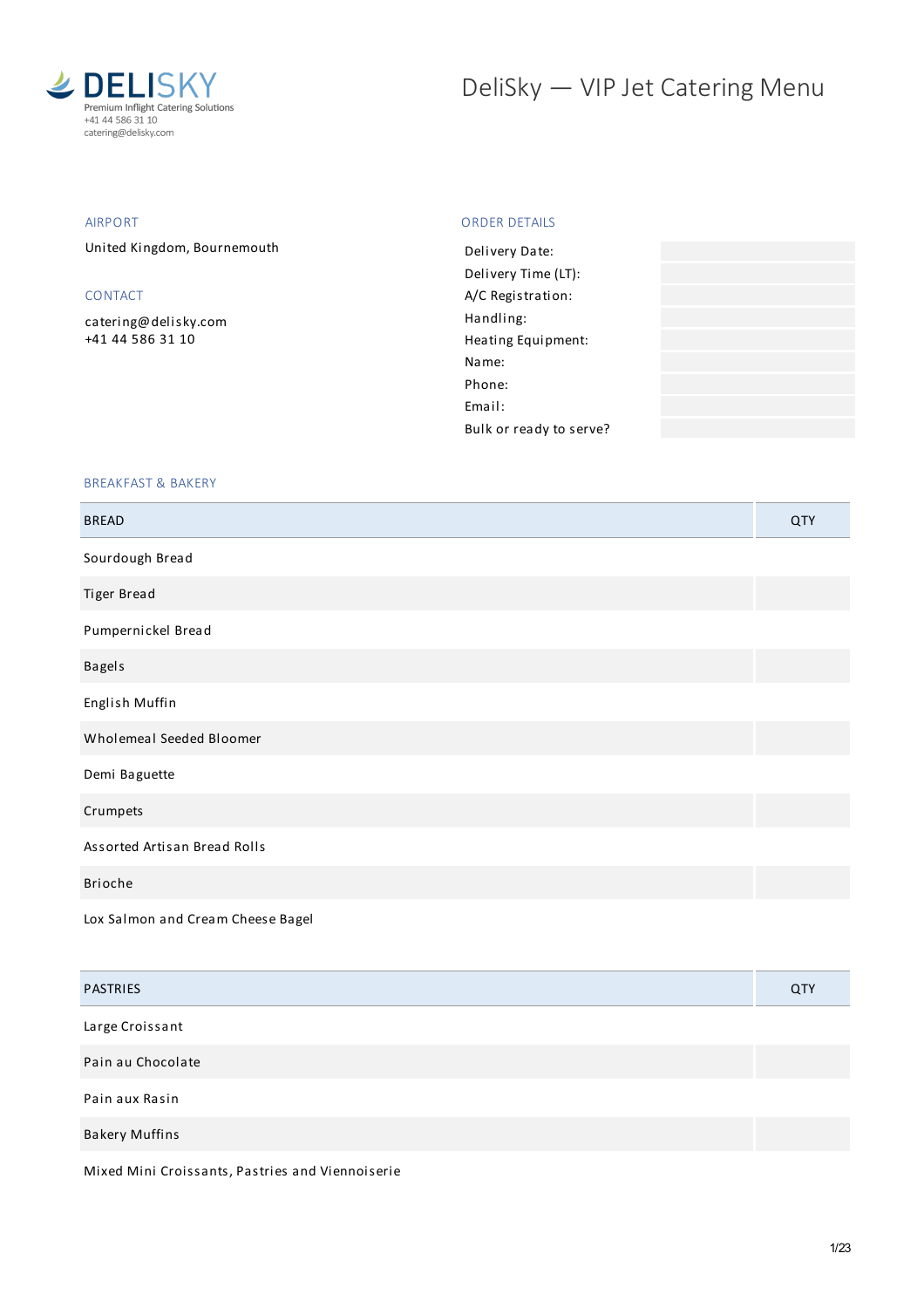| <b>CONDIMENTS</b>             | QTY |
|-------------------------------|-----|
| Marmalade pot                 |     |
| Preserved Jam pot             |     |
| Honey Pot                     |     |
| <b>Butter Portion</b>         |     |
| <b>Tomato and Brown Sauce</b> |     |

| <b>YOGHURTS</b>       | QTY |
|-----------------------|-----|
| Greek Yogurt          |     |
| Assorted Fruit Yogurt |     |
|                       |     |

| C F R L L |  |
|-----------|--|
|           |  |

Home Made Organic Maple Glazed Granola

| <b>BLINIS &amp; PANCAKES</b> | $\sim$ Ty<br>u i |
|------------------------------|------------------|
|------------------------------|------------------|

Fluffy Buttermilk Pancakes *Served with maple syrup and butter*

Healthy Pancakes *Buckwheat, blueberry and soya milk pancakes. Served with Greek yogurt and organic maple syrup*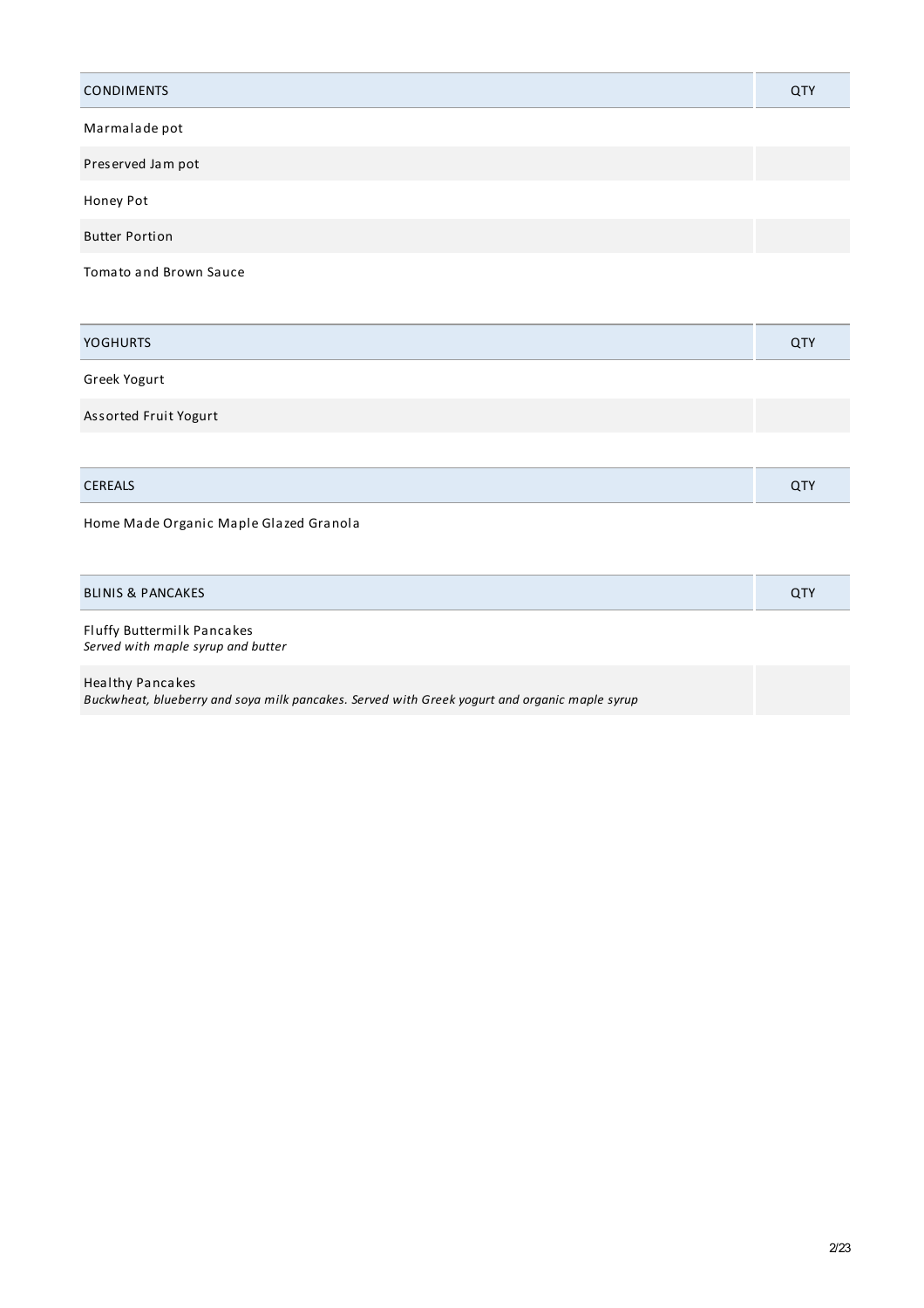| <b>COLD CUTS</b>                                                                  | QTY |
|-----------------------------------------------------------------------------------|-----|
| Severn & Wye Smoked Salmon Platter<br>Full tray                                   |     |
| Severn & Wye Smoked Salmon Platter<br>Half tray                                   |     |
| Severn & Wye Smoked Salmon Platter<br>Individual tray                             |     |
| Breakfast Cooked and Cured Meats Platter<br>Full tray                             |     |
| Breakfast Cooked and Cured Meats Platter<br>Half tray                             |     |
| Breakfast Cooked and Cured Meats Platter<br>Individual tray                       |     |
| <b>Breakfast Cheeses Platter</b><br>Full tray                                     |     |
| <b>Breakfast Cheeses Platter</b><br>Half tray                                     |     |
| <b>Breakfast Cheeses Platter</b><br>Individual tray                               |     |
| Breakfast Cooked and Cured Meats Platter with Farmhouse Cheese<br>Full tray       |     |
| Breakfast Cooked and Cured Meats Platter with Farmhouse Cheese<br>Half tray       |     |
| Breakfast Cooked and Cured Meats Platter with Farmhouse Cheese<br>Individual tray |     |
|                                                                                   |     |
| <b>MUESLI &amp; FRUITS</b>                                                        | QTY |
| Overnight Chia Seed Pudding                                                       |     |
| Breakfast Compotes with Blueberry, 200g                                           |     |
| Breakfast Compotes with Strawberry, 200g                                          |     |
| Breakfast Compotes with Mango and Passionfruit, 200g                              |     |
| Sliced Fruit, 250g                                                                |     |
| Seasonal Berries, 100g                                                            |     |
| Large Fruit Skewers                                                               |     |
| Mini Fruit Skewers                                                                |     |
| Bircher Muesli                                                                    |     |

| <b>HOT BREAKFAST</b> |
|----------------------|
|----------------------|

Plain Organic Porridge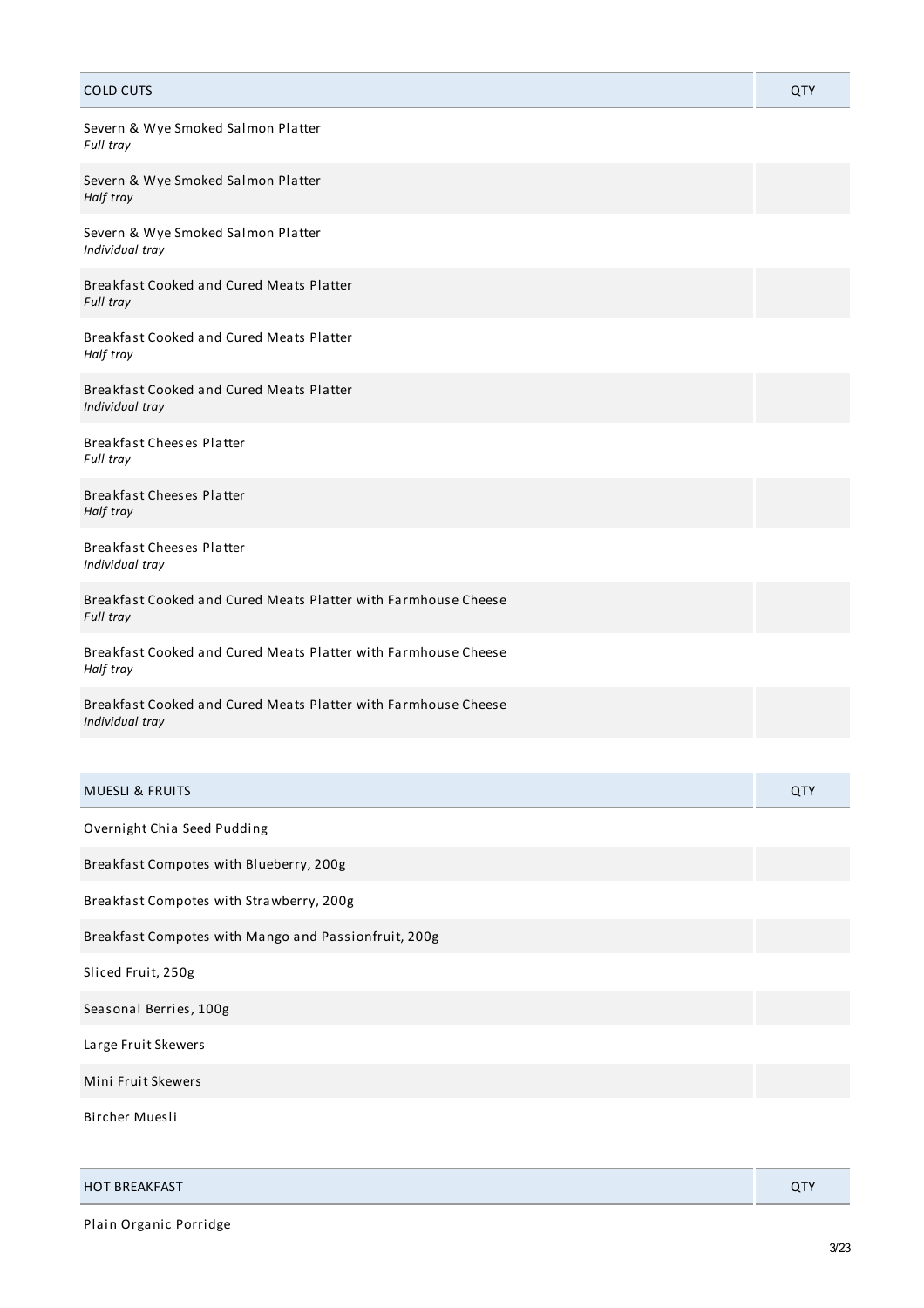# Compote Organic Porridge Berry Organic Porridge Belgian Waffles *Dusted with cinnamon sugar* Brioche Pain Perdu *Served with vanilla mascarpone and caramelised peaches* Eggs Benedict *Toasted English muffin, poached organic hen's egg, spinach, Wiltshire cured ham and hollandaise sauce* Eggs Royale *Toasted English muffin, poached organic hen's egg, spinach, Scottish smoked salmon and hollandaise sauce* Smashed Avocado and Streaky Bacon Chilli and lime avocado with maple cured bacon, poached organic hen's egg served on grilled sourdough or toasted *Engish muffin* Plain Omelette, 3 eggs Omelette with One Filling,, 3 eggs Plain Egg White Omelette, 3 eggs Plain Egg White Omelette with One Filling, 3 eggs Extra Filling *Choose: cheese, Wiltshire curd ham, onion, sauteed mushrooms, peppers, tomato, spinach and potato* Breakfast Burrito *Flour tortilla, chorizo Rosario, scrambled organic eggs, fresh pico de gallo and smashed avocado* Bacon Sandwich, either assembled or in kit form *Suffolk cured back bacon served between your choice of bread and tomoto or brown sauce* Full English Breakfast Cured back bacon, sausage, hash browns, grilled tomato, portobello mushroom, baked beans and egg of your choice Boiled Free Range Eggs Poached Free Range Eggs Fried Free Range Eggs Scrambled Free Range Eggs Chicken Sausages, 2 pieces Beef Sausages, 2 pieces Cumberland Sausages, 2 pieces Vegetarian Plant Based Sausages, 2 pieces Suffolk Cured Back Bacon, 2 pieces Crispy Suffolk Cured Streaky Bacon, 3 pieces Turkey Bacon, 2 pieces Vegetarian Plant Based

Hash Browns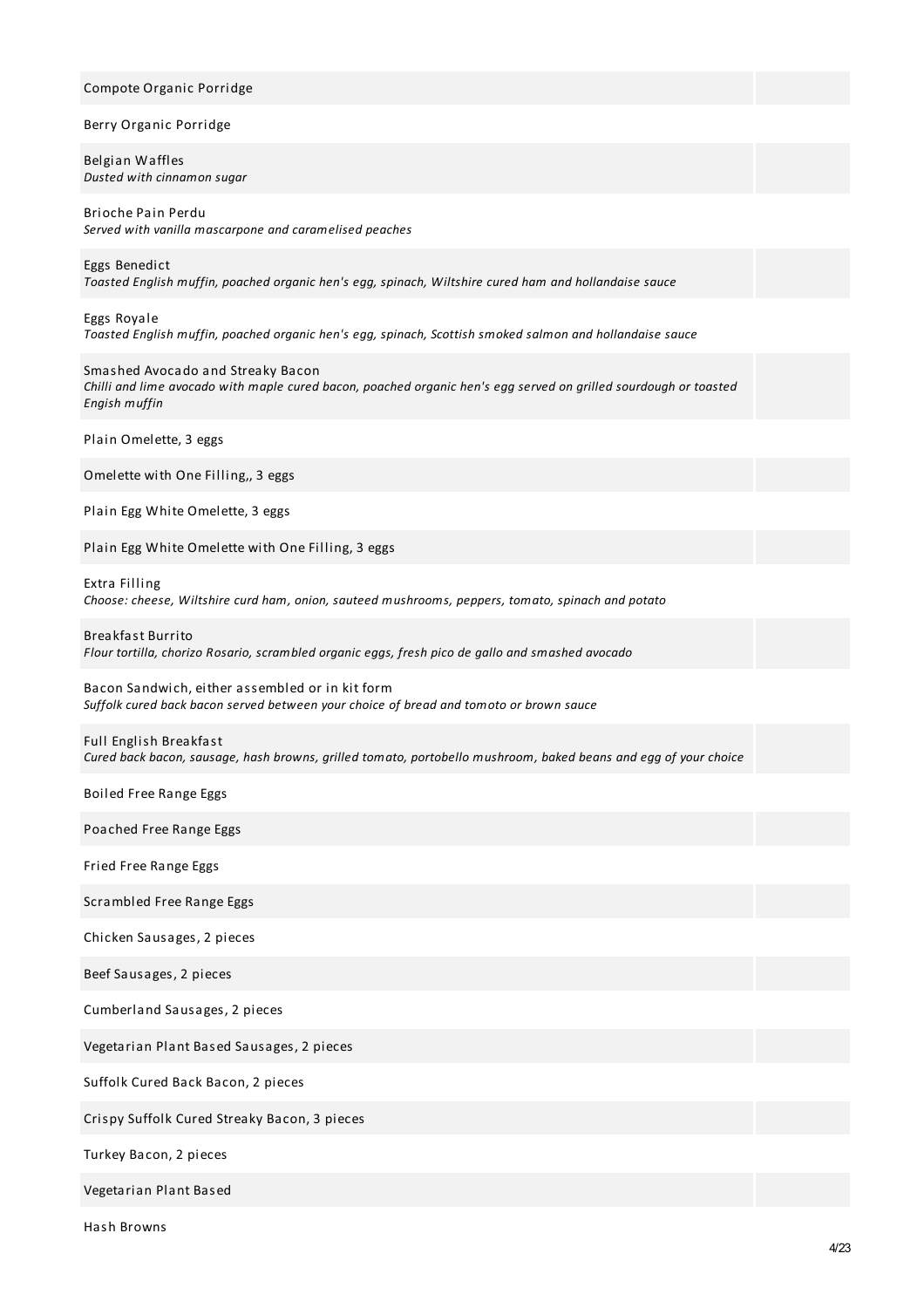| Sweet Potato Hash            |  |
|------------------------------|--|
| <b>Skillet Potatoes</b>      |  |
| Grilled Portobello Mushrooms |  |
| <b>Grilled Tomatoes</b>      |  |
| <b>Baked Beans</b>           |  |

Stornoway Black Pudding

# COLD MEALS

| <b>SNACKS</b>                                          | QTY        |
|--------------------------------------------------------|------------|
| Jumbo Peanuts, 100g                                    |            |
| Salted Cashew Nuts, 100g                               |            |
| Raw Cashew Nuts, 100g                                  |            |
| Toasted Pine Nuts, 100g                                |            |
| Walnuts, 100g                                          |            |
| Pecan Nuts, 100g                                       |            |
| Hazelnuts, 100g                                        |            |
| Salted Pistachio, 100g                                 |            |
| Kilner Jar Antipasti                                   |            |
| Grilled Artichoke Hearts, 200g                         |            |
| Lemon, Chilli and Garlic Marinated Olives, 200g        |            |
| Marinated Feta, Roasted Pepper and Pitted Olives, 200g |            |
| Salted Almonds, 200g                                   |            |
| Sun Blushed Tomatoes and Bocconcini Mozzarella, 200g   |            |
| Crostini with Fresh Basil Pesto 200g                   |            |
| Assorted Serious Pig Snacks                            |            |
|                                                        |            |
| CANAPÉS                                                | <b>QTY</b> |
| Mixed Cold Canapes, per piece                          |            |
| Mixed Hot Canapes, per piece                           |            |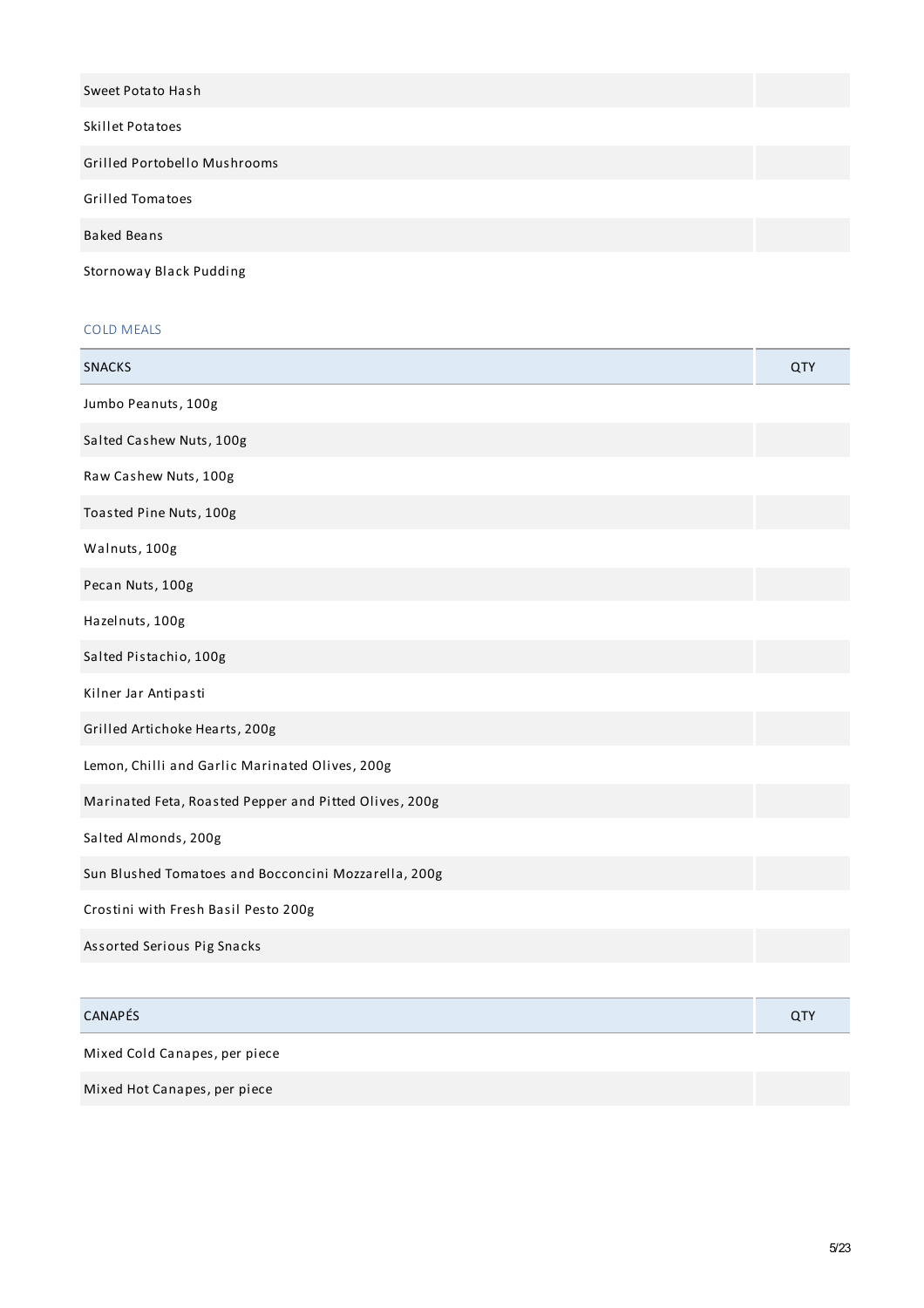| <b>SANDWICHES</b>                                          | QTY |
|------------------------------------------------------------|-----|
| Club Sandwich                                              |     |
| <b>BLT</b>                                                 |     |
| <b>Cheese Toastes</b>                                      |     |
| Roast Beef and Horseradish                                 |     |
| Roast Chicken and Tarragon Mayonnaise                      |     |
| Wiltshire Cured Ham, Wholegrain Mustard Mayonnaise         |     |
| Bresaola, Rocket and Sundried Tomato with Pesto Mayonnaise |     |
| <b>Coronation Chicken</b>                                  |     |
| Poached Salmon, Lemon and Dill Mayonnaise                  |     |
| Tuna and Sweetcorn                                         |     |
| Brie Cranberry and Rocket                                  |     |
| Scottish Smoked Salmon, Cucumber and Cream Cheese          |     |
| Mature Aged Cheddar and Pickle                             |     |
| Chargrilled Vegetables and Hummus                          |     |
| Free Range Egg and Watercress                              |     |
| Prawn Marie Rose and Crips Iceberg Lettuce                 |     |
|                                                            |     |
| <b>VEGAN</b>                                               | QTY |

Vegan Heritage Tomato and Mozzarella Salad *Chardonnay cherry tomato, aged balsamic syrup and basil*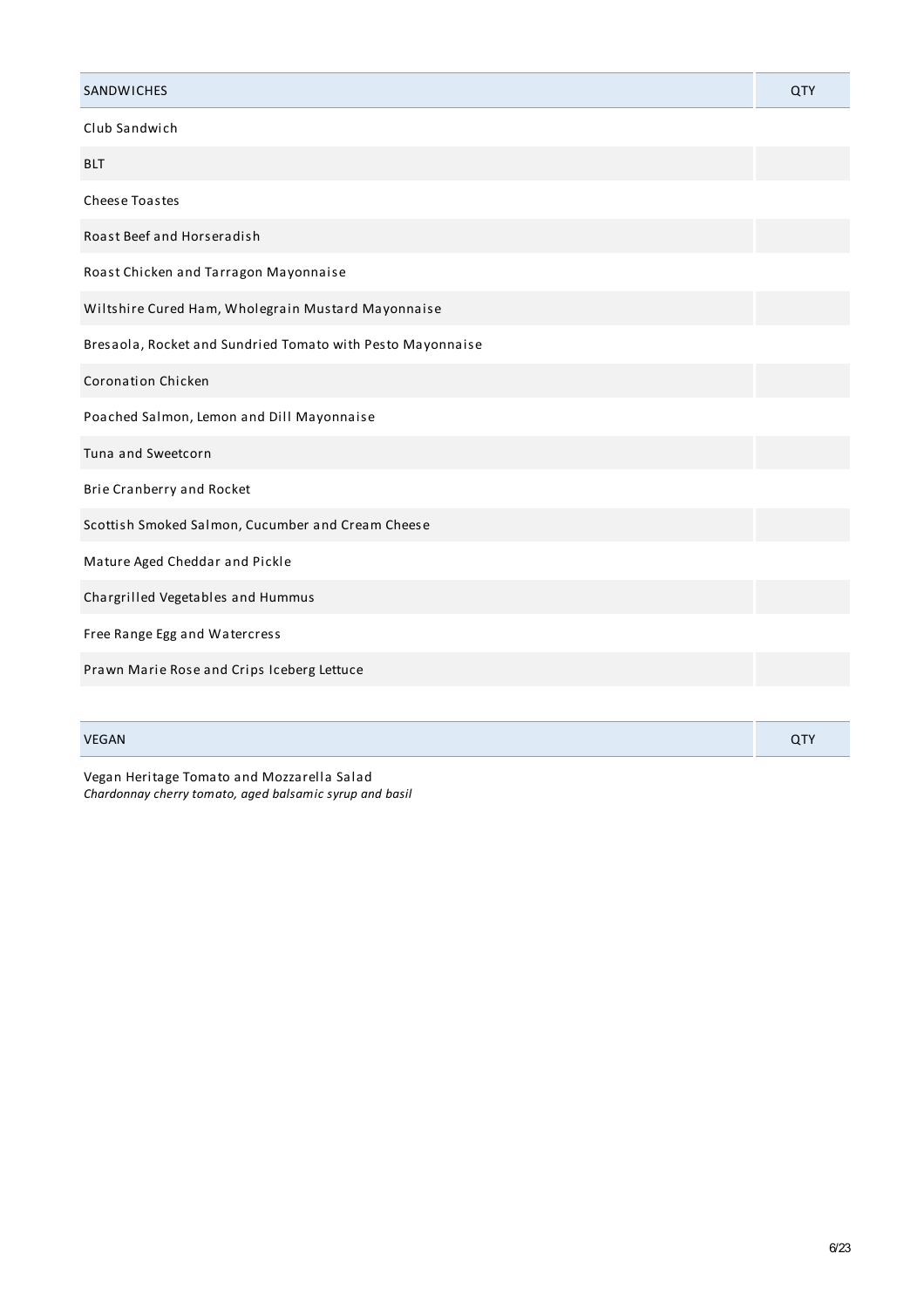| <b>STARTERS</b>                                                                                                                | QTY |
|--------------------------------------------------------------------------------------------------------------------------------|-----|
| Poached Lobster and Corn Panna Cotta<br>Saffron and corn panna cotta, lobster bisque, saffron baby corn, micro herb salad      |     |
| Heritage Tomato and Laverstoke Park Mozzarella Salad<br>Chardonnay cherry tomato, aged balsamic syrup and basil                |     |
| Scottish Balik Smoked Salmon<br>Compressed apple, crème fraîche, watercress, panna cotta and smoked caviar                     |     |
| Crayfish and Peruvian Causa<br>Lemongrass aioli, yuzu and harissa spiced potato, charred orange, fennel, celery and lemon balm |     |
| Seared Yello Fin Tuna Nicoise<br>Soft-boiled quail eggs, fennel mayonnaise, black olives and fennel pollen                     |     |
| Red and Golden Beetroot Salad<br>English goats curd, citrus fruit, hazelnut and onion seed crumble                             |     |
| Miso Gressingham Duck Roulade<br>Pickled wild mushrooms, sweet and sour plums and sauternes gel                                |     |
| <b>Truffled Asparagus</b><br>Truffle aioli, shaved summer truffle and aged parmesan                                            |     |
| <b>Fillet of Beef Carpaccio</b><br>Truffle emulsion, wild rocket, pickled rainbow onions, parmesan crisp                       |     |
| Heritage Tomato and Laverstoke Mozzarella Salad<br>Chardonnay cherry tomato, aged balsamic syrup and basil                     |     |
| Red and Golden Beetroot Salad<br>English goats curd, citrus fruit, hazelnut and onion seed crumble                             |     |
| Vegetable Rice Paper Rolls, vegetarian<br>Nam Jim dipping sauce                                                                |     |
| King Oyster Mushroom Dippers, vegetarian<br>Garlic aioli and crunchy vegetable slaw                                            |     |
| Vegan King Oyster Mushroom Dippers                                                                                             |     |
|                                                                                                                                |     |
| <b>CAVIAR</b>                                                                                                                  | QTY |
| Caviar Kits                                                                                                                    |     |

Garnish Kits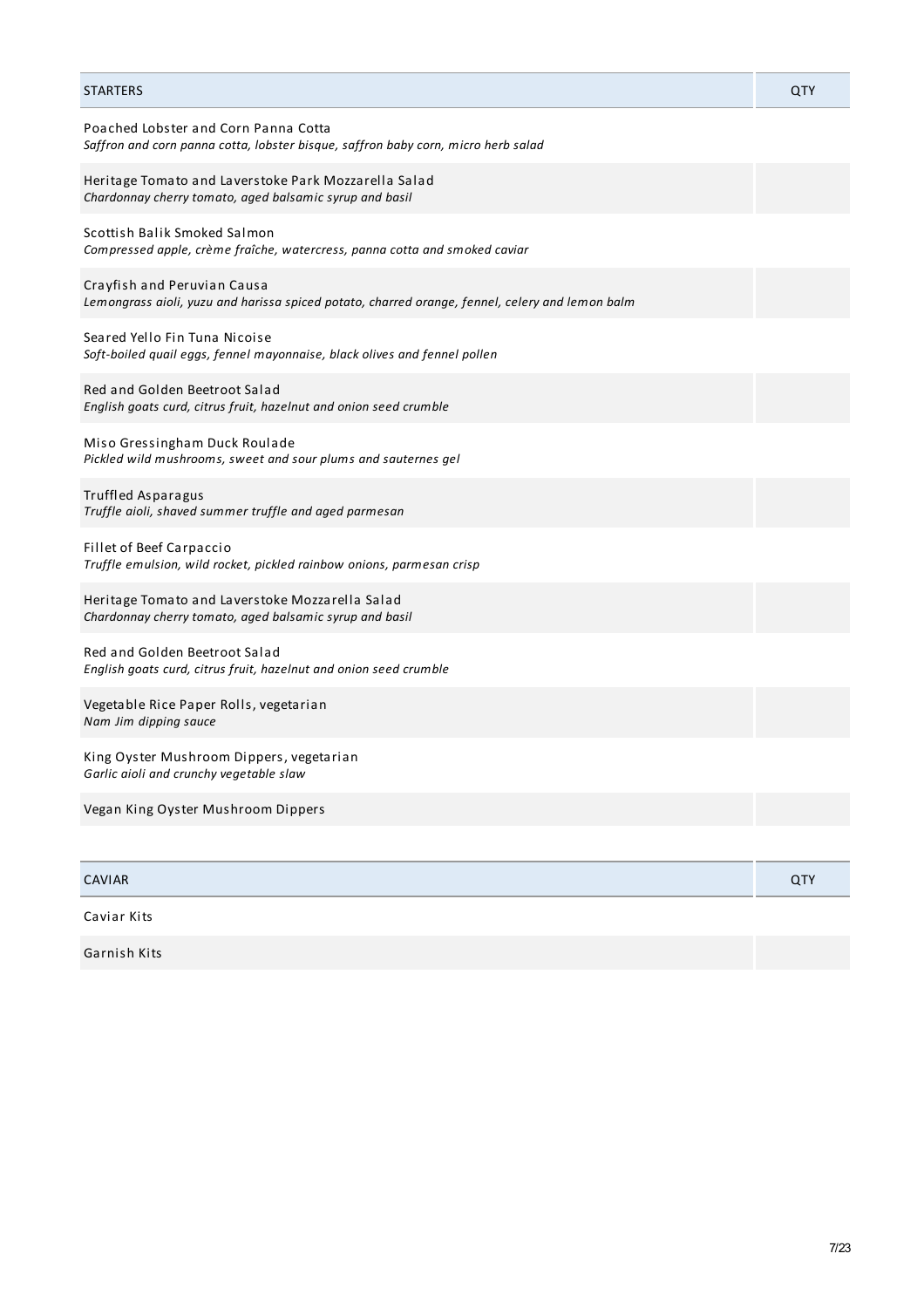| Greek Salad                                                                                                                                                                                   |
|-----------------------------------------------------------------------------------------------------------------------------------------------------------------------------------------------|
| Caesar Salad<br>Romaine, baby gem leaves, garlic croutes, shaved Parmesan, pickled anchovies                                                                                                  |
| Caesar Salad with Grilled Breast of Free Range Chicken<br>Romaine, baby gem leaves, garlic croutes, shaved Parmesan, pickled anchovies                                                        |
| Caesar Salad with Grilled Salmon<br>Romaine, baby gem leaves, garlic croutes, shaved Parmesan, pickled anchovies                                                                              |
| Caesar Salad with King Prawns<br>Romaine, baby gem leaves, garlic croutes, shaved Parmesan, pickled anchovies                                                                                 |
| Classic Tuna Nicoise Salad<br>Available with a choice of seared tuna or flaked slow-cooked tuna and new potatoes, green beans, cherry tomato,<br>black olives and soft-cooked quail egg       |
| <b>Traditional Greek Salad</b><br>Barrel-aged feta, Kalamata olives, cucumber, tomato, lemon and olive oil dressing                                                                           |
| Quinoa and Chickpea Salad<br>Pistachio pesto, spring onion and mint                                                                                                                           |
| Superfood Salad<br>Buckwheat, edamame, avocado, broccoli, pickled cauliflower and citrus dressing                                                                                             |
| Caprese Salad<br>Tomato slices, mozzarella, basil pesto, basil cress, salt and olive oil                                                                                                      |
| Mixed Leaf Salad<br>Seasonal salad leaves                                                                                                                                                     |
| Garden Salad<br>Cucumber, cherry tomato, fine beans, spring onion and mixed seasonal leaves                                                                                                   |
| Tabouleh Salad<br>Watermelon, fresh mint, spring onions and roasted butternut squash                                                                                                          |
| Poached Scottish Salmon<br>Watercress, asparagus, new potatoes and soft-boiled hens egg and lemon dressing                                                                                    |
| Rocket Salad<br>Rocket, globe artichoke and sun blushed tomatoes with Ashlynn goats cheese and pesto                                                                                          |
| Own Air Dining Poke Bowl with Miso Glazed Chicken<br>Filled with sticky sushi rice, crispy onions, edamame beans, crunch rainbow salad, baby spinach with soy and chilli<br>dressing          |
| Own Air Dining Poke Bowl with Teriyaki Glazed Tiger Prawns<br>Filled with sticky sushi rice, crispy onions, edamame beans, crunch rainbow salad, baby spinach with soy and chilli<br>dressing |
| Own Air Dining Poke Bowl with Yellowfin Tuna Ceviche<br>Filled with sticky sushi rice, crispy onions, edamame beans, crunch rainbow salad, baby spinach with soy and chilli<br>dressing       |

SALADS QTY

| <b>PLATTERS</b> | ~ |
|-----------------|---|
|                 |   |

Crudites, Full Atlas Tray *Selection of crudités to include: baby carrots, baby corn, sugar snaps, asparagus, breakfast radishes, cucumber, celery hearts, sweet cherry tomatoes and a selection of homemade dips*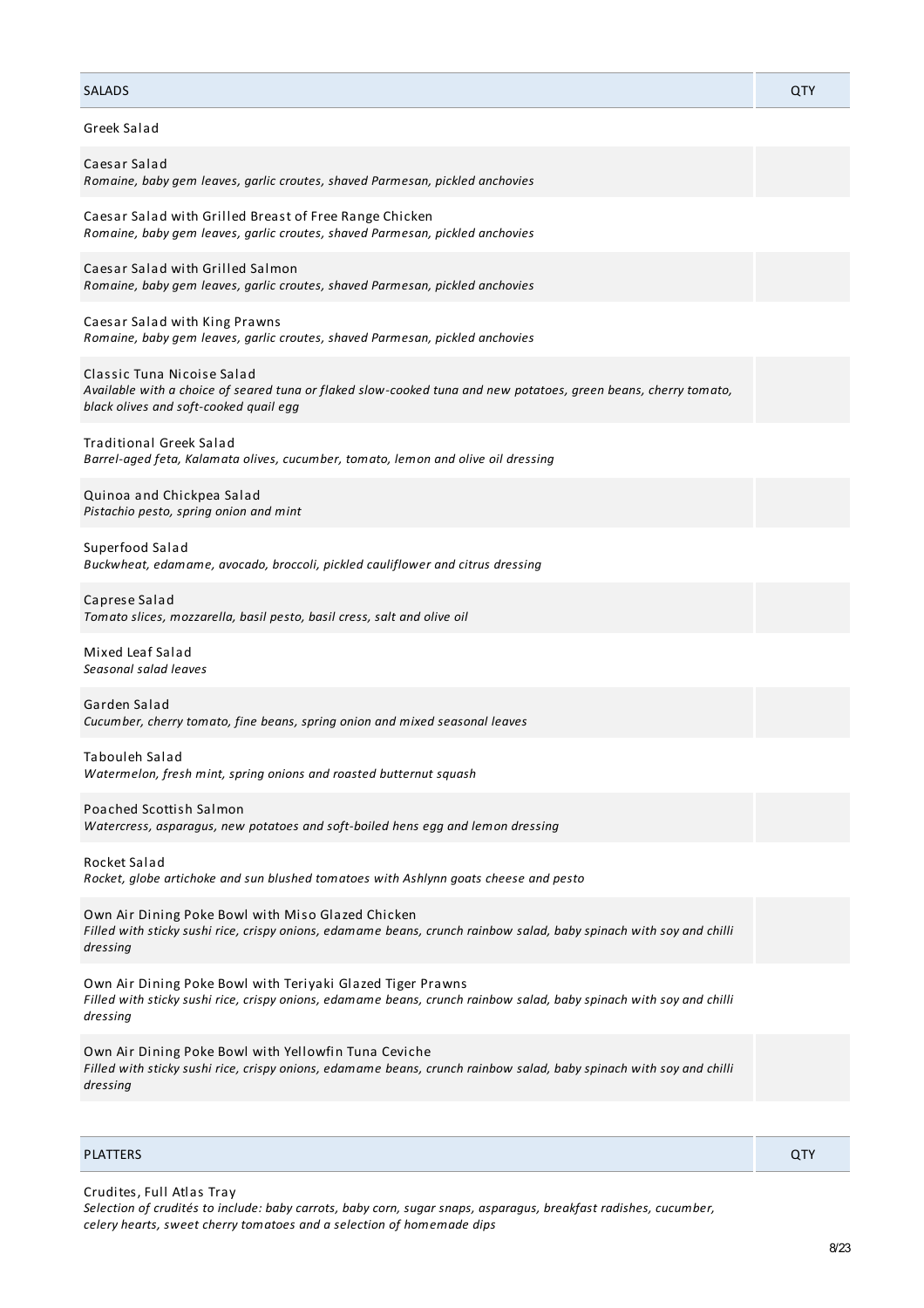| Crudites, Half Atlas Tray<br>Selection of crudités to include: baby carrots, baby corn, sugar snaps, asparagus, breakfast radishes, cucumber,<br>celery hearts, sweet cherry tomatoes and a selection of homemade dips            |  |
|-----------------------------------------------------------------------------------------------------------------------------------------------------------------------------------------------------------------------------------|--|
| Crudites, Individual Portion<br>Selection of crudités to include: baby carrots, baby corn, sugar snaps, asparagus, breakfast radishes, cucumber,<br>celery hearts, sweet cherry tomatoes and a selection of homemade dips         |  |
| Seasonal Fresh Cut Fruit, Full Atlas Tray                                                                                                                                                                                         |  |
| Seasonal Fresh Cut Fruit, Half Atlas Tray                                                                                                                                                                                         |  |
| Seasonal Fresh Cut Fruit, Individual Portion                                                                                                                                                                                      |  |
| Cold Cuts, Full Atlas Tray<br>Selection of roast beef, turkey, lamb, grilled chicken, with dill pickles, pickled onions and mustard                                                                                               |  |
| Cold Cuts, Half Atlas Tray<br>Selection of roast beef, turkey, lamb, grilled chicken, with dill pickles, pickled onions and mustard                                                                                               |  |
| Cold Cuts, Individual Portion<br>Selection of roast beef, turkey, lamb, grilled chicken, with dill pickles, pickled onions and mustard                                                                                            |  |
| Charcuterie, Full Atlas Tray<br>Selection of cured and air-dried meats (non-pork selection includes beef, lamb, venison and duck), cornichons,<br>pickled baby vegetables, marinated olives and chargrilled baby artichokes       |  |
| Charcuterie, Half Atlas Tray<br>Selection of cured and air-dried meats (non-pork selection includes beef, lamb, venison and duck), cornichons,<br>pickled baby vegetables, marinated olives and chargrilled baby artichokes       |  |
| Charcuterie, Individual Atlas Tray<br>Selection of cured and air-dried meats (non-pork selection includes beef, lamb, venison and duck), cornichons,<br>pickled baby vegetables, marinated olives and chargrilled baby artichokes |  |
| Smoked Fish, Full Atlas Tray<br>Selection of hot smoked salmon, eel, halibut, trout and mackerel with horseradish crème fraîche, dark rye bread,<br>celeriac remoulade, pickled shallots and gherkins                             |  |
| Smoked Fish, Half Atlas Tray<br>Selection of hot smoked salmon, eel, halibut, trout and mackerel with horseradish crème fraîche, dark rye bread,<br>celeriac remoulade, pickled shallots and gherkins                             |  |
| Smoked Fish, Individual Portion<br>Selection of hot smoked salmon, eel, halibut, trout and mackerel with horseradish crème fraîche, dark rye bread,<br>celeriac remoulade, pickled shallots and gherkins                          |  |
| Smoked Salmon, Full Atlas Tray<br>Hand carved Severn & Wye smoked salmon served with pickled cucumber, dill salad, crème fraîche, caper berries,<br>cracked pepper, lemon wrapped in muslin and blinis                            |  |
| Smoked Salmon, Half Atlas Tray<br>Hand carved Severn & Wye smoked salmon served with pickled cucumber, dill salad, crème fraîche, caper berries,<br>cracked pepper, lemon wrapped in muslin and blinis                            |  |
| Smoked Salmon, Individual Portion<br>Hand carved Severn & Wye smoked salmon served with pickled cucumber, dill salad, crème fraîche, caper berries,<br>cracked pepper, lemon wrapped in muslin and blinis                         |  |
| Smoked Salmon and Balik Salmon, Full Atlas Tray<br>Hand carved Severn & Wye smoked salmon served with pickled cucumber, dill salad, crème fraîche, caper berries,<br>cracked pepper, lemon wrapped in muslin and blinis           |  |
| Smoked Salmon and Balik Salmon, Half Atlas Tray<br>Hand carved Severn & Wye smoked salmon served with pickled cucumber, dill salad, crème fraîche, caper berries,<br>cracked pepper, lemon wrapped in muslin and blinis           |  |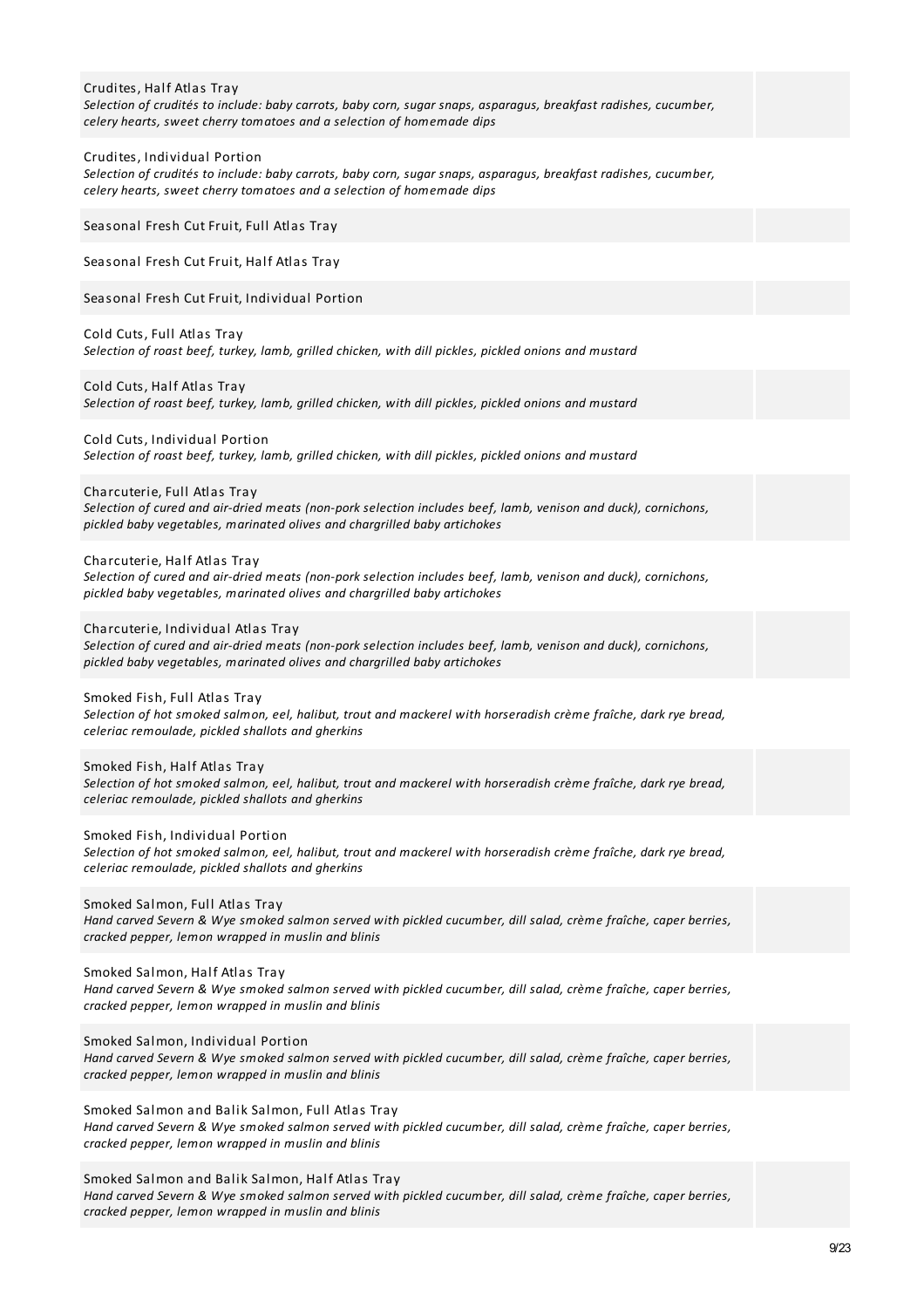| Seafood, Full Atlas Tray<br>Mediterranean prawns, dressed crab, green lip mussels, marinated squid and crayfish tails, lemon wrapped in<br>muslin, chilli and lime aioli with fresh cocktail sauce.                                       |     |
|-------------------------------------------------------------------------------------------------------------------------------------------------------------------------------------------------------------------------------------------|-----|
| Seafood, Half Atlas Tray<br>Mediterranean prawns, dressed crab, green lip mussels, marinated squid and crayfish tails, lemon wrapped in<br>muslin, chilli and lime aioli with fresh cocktail sauce.                                       |     |
| Seafood with Poached Lobster, Full Atlas Tray<br>Poacned lobster, Mediterranean prawns, dressed crab, green lip mussels, marinated squid and crayfish tails, lemon<br>wrapped in muslin, chilli and lime aioli with fresh cocktail sauce. |     |
| Seafood with Poached Lobster, Half Atlas Tray<br>Poached lobster, Mediterranean prawns, dressed crab, green lip mussels, marinated squid and crayfish tails, lemon<br>wrapped in muslin, chilli and lime aioli with fresh cocktail sauce. |     |
| Farmhouse Cheese, Full Atlas Tray<br>Selection of farmhouse British cheeses with homemade chutneys, grapes, celery hearts, sea salt and seeded<br>crackers                                                                                |     |
| Farmhouse Cheese, Half Atlas Tray<br>Selection of farmhouse British cheeses with homemade chutneys, grapes, celery hearts, sea salt and seeded<br>crackers                                                                                |     |
| Farmhouse Cheese, Individual Portion<br>Selection of farmhouse British cheeses with homemade chutneys, grapes, celery hearts, sea salt and seeded<br>crackers                                                                             |     |
| Sandwiches, Full Atlas Tray<br>Choice from our selection of wraps, gourmet mini rolls and classic finger sandwiches. *GF, VG, H options available                                                                                         |     |
| Sandwiches, Half Atlas Tray<br>Choice from our selection of wraps, gourmet mini rolls and classic finger sandwiches. *GF, VG, H options available                                                                                         |     |
| Sandwiches, Individual Portion<br>Choice from our selection of wraps, gourmet mini rolls and classic finger sandwiches. *GF, VG, H options available                                                                                      |     |
| Homemade Afternoon Tea, Full Atlas Tray<br>Varied selection of mouthwatering mini cakes, tarts, scones and macrons. *GF, VG, H options available                                                                                          |     |
| Homemade Afternoon Tea, Half Atlas Tray<br>Varied selection of mouthwatering mini cakes, tarts, scones and macrons. *GF, VG, H options available                                                                                          |     |
| Homemade Afternoon Tea, Individual Portion<br>Varied selection of mouthwatering mini cakes, tarts, scones and macrons. *GF, VG, H options available                                                                                       |     |
| <b>CHEESE</b>                                                                                                                                                                                                                             | QTY |
| Rosary Ash Goats Cheese, 100g                                                                                                                                                                                                             |     |
| Sliced Petite Brie, 100g                                                                                                                                                                                                                  |     |
| Shaved Parmesan, 100g                                                                                                                                                                                                                     |     |
| Grated Mature Cheddar, 100g                                                                                                                                                                                                               |     |
| Sliced Buffalo Mozzarella, 100g                                                                                                                                                                                                           |     |
| Bocconcini Mozzarella, 100g                                                                                                                                                                                                               |     |

Crumbled Blue Cheese, 100g

Barrel Aged Feta, 100g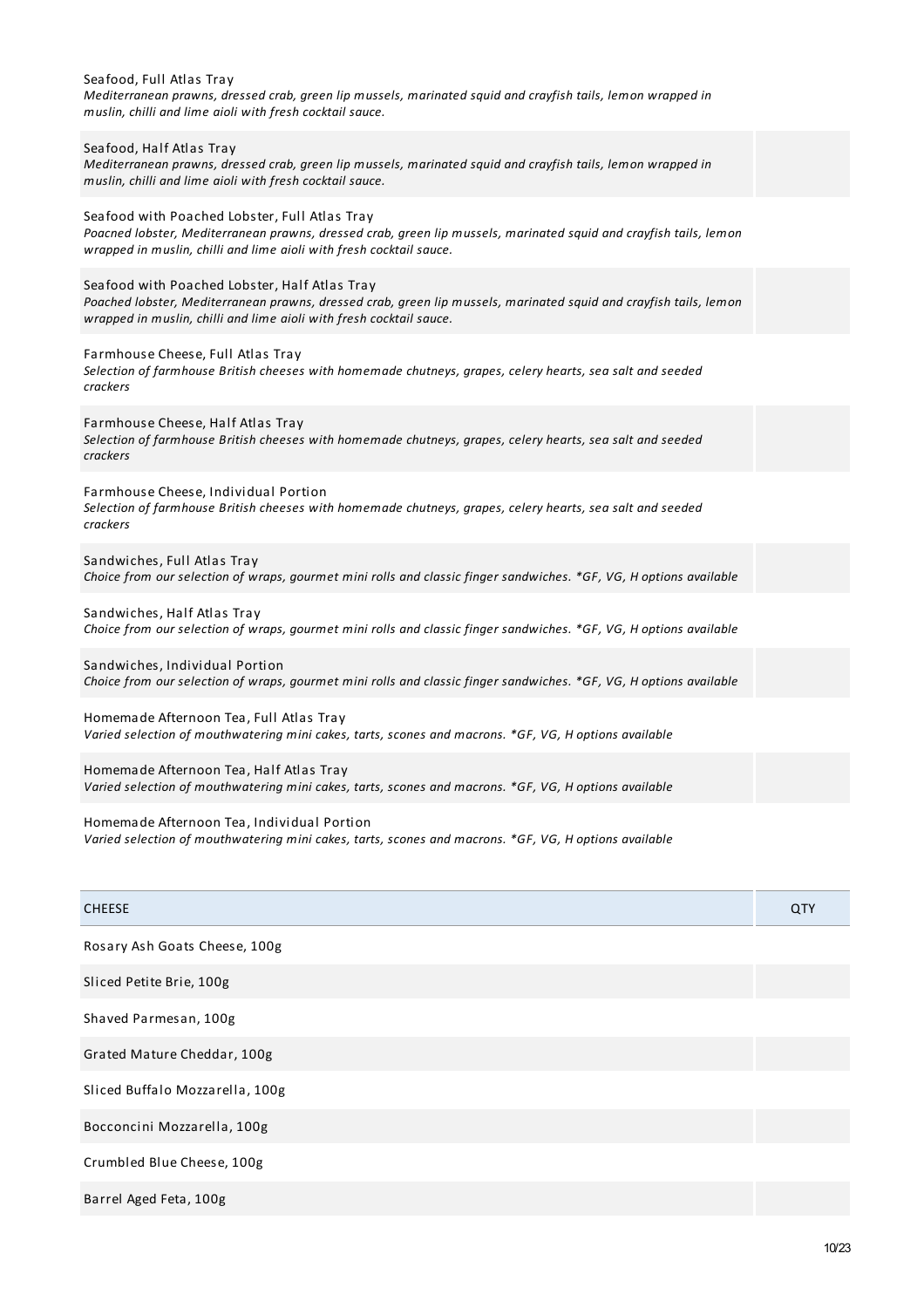| LEBANESE                  |  |
|---------------------------|--|
| Tabbouleh with Watermelon |  |

Fattoush

Tomato and Onion Salad

| <b>EXTRA GARNISH &amp; SAUCES</b>       | QTY |
|-----------------------------------------|-----|
| Balsamic Dressing, 250ml                |     |
| Sesame, Ginger and Yuzu Dressing, 250ml |     |
| Ranch Dressing, 250ml                   |     |
| Raita Dressing, 250ml                   |     |
| Marié Rose Dressing, 250ml              |     |
| Lemon Dressing, 250ml                   |     |
| Honey and Soy Dressing, 250ml           |     |
| Caesar Dressing, 250ml                  |     |
| Cabernet Sauvignon Dressing, 250ml      |     |
| French Dressing, 250ml                  |     |
| Tarragon, 25g                           |     |
| Dill, 25g                               |     |
| Chervil, 25g                            |     |
| Coriander, 25g                          |     |
| Mint, 25g                               |     |
| Parsley, 25g                            |     |
| Fresh Pistachio, 100g                   |     |
| Seed Mix, 100g                          |     |
| Flaxseeds (ground), 100g                |     |
| Flaxseeds (whole), 100g                 |     |
| Sunflower Seeds, 100g                   |     |
| Pumpkin Seeds, 100g                     |     |
| Garlic Croutons, 100g                   |     |
| Parmesan Croutons, 100g                 |     |
| Lemon Half Wrapped in Muslin            |     |
| Soft or Hard Boiled Organic Hens Egg    |     |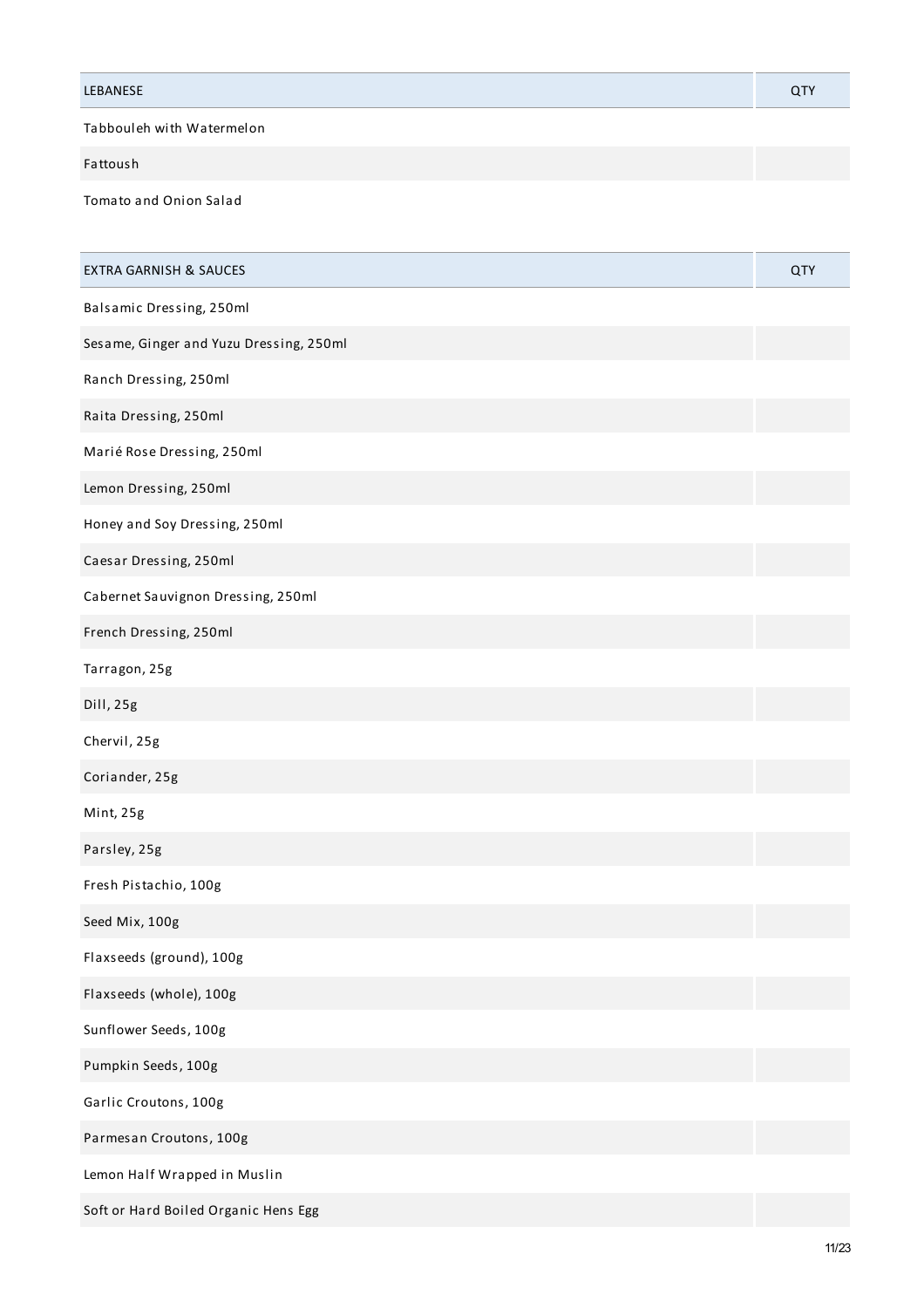## HOT MEALS

| <b>VEGAN</b>                                                                                                 | QTY |
|--------------------------------------------------------------------------------------------------------------|-----|
| Miso Roasted Eggplant<br>Glazed king oyster mushroom, charred corn, bok choy with yuzu and aged soy dressing |     |
| Chickepea and Mushroom Jalfrezi<br>With cauliflower bhajis and steamed basmati rice                          |     |
| Soba Noodles<br>With stir fried broccoli and shiitake, spicy peanut sauce                                    |     |
| Cauliflower Steak Dish                                                                                       |     |
| Vegetable and White Bean Tagine<br>Saffron couscous, apricots and sliced almonds                             |     |
| Spiced Roastd Butternut<br>Braised lentils, and spiced coconut with roasted Romanesco cauliflower            |     |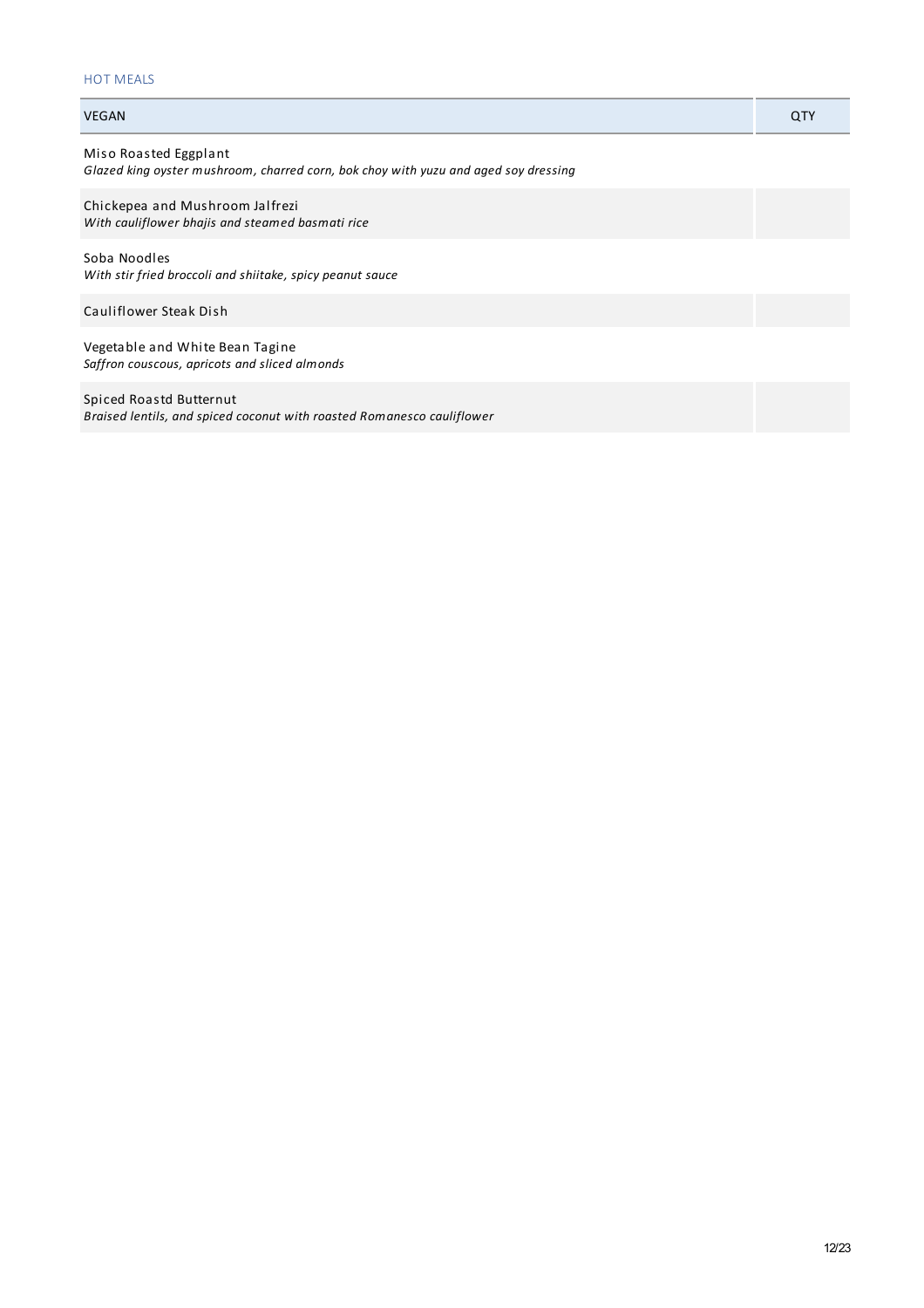### SOUPS And the contract of the contract of the contract of the contract of the contract of the contract of the contract of the contract of the contract of the contract of the contract of the contract of the contract of the

Oven Roasted Tomato and Basil, 500ml *Heritage tomato*

Mushroom Veloute, 500ml *Sautéed wild mushrooms*

Red Lentil and Cumin, 500ml *Red lentil salsa*

Spiced Coconut and Butternut Squash, 500ml *Toasted pumpkin seeds*

Broccoli Watercress and Spinach, 500ml *Herb crème fraîche*

Carrot, Ginger and Coriander, 500ml

Celeriac, Hazelnut and Truffle, 500ml

Pea and Ham, 500ml

Lobster Bisque, 500ml

Clear Broth, 500ml

Clear Chicken Noodle, 500ml

Classic Minestrone, 500ml *Vegetables and pasta in a rich tomato broth*

Prawn Tom Yam, 500ml *Spicy hot and sour soup*

Vegetable Tom Yam , 500ml *Spicy hot and sour soup*

On Air Dining Ramen with Miso Chicken, 500ml Kombu and dashi broth, tare sauce, bean sprouts, baby corn, shitake, bok choi and spring onion, udon noodles and *soft boiled egg (kit form)*

On Air Dining Ramen with Teriyaki Prawns, 500ml Kombu and dashi broth, tare sauce, bean sprouts, baby corn, shitake, bok choi and spring onion, udon noodles and *soft boiled egg (kit form)*

On Air Dining Ramen with Slow Cooked Pork, 500ml Kombu and dashi broth, tare sauce, bean sprouts, baby corn, shitake, bok choi and spring onion, udon noodles and *soft boiled egg (kit form)*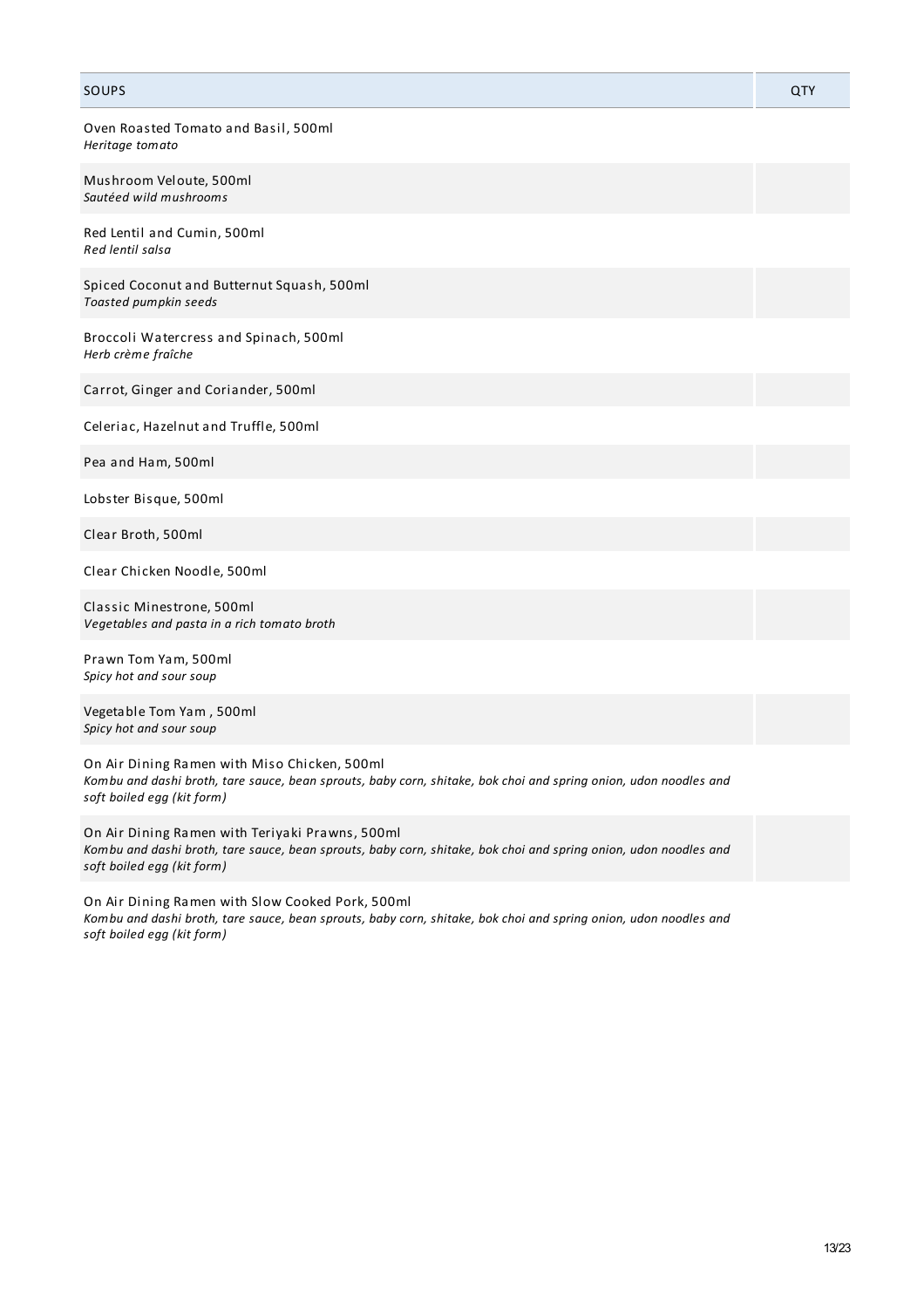| <b>MAIN DISHES - MEAT</b>                                                                                                                                    | QTY |
|--------------------------------------------------------------------------------------------------------------------------------------------------------------|-----|
| Harissa Spiced Rack of Lamb<br>Braised hispi cabbage, hazelnut and almond dukka, yoghurt and pomegranate                                                     |     |
| Fillet of Beef<br>Horseradish polenta chips, watercress, shallot salad, tomato fondue and brown butter jus                                                   |     |
| Slowe Braised Wagyu Shortrib of Beef<br>Truffle pomme purée, caramelised shallots, charred baby leek, toasted panko, parsley and mushroom crumb, veal<br>jus |     |
| Traditional Beef Strogonoff<br>Steamed rice, mustard créme fraiche, parsley andsliced cornichons                                                             |     |
| 12 Hours Slow Cooked Lamb Shank<br>Garlic mash, fine green beans and shallots                                                                                |     |
| Classic Shepperds Pie<br>Pulled lamb, minted seasonal greens                                                                                                 |     |
| Short Rib of Hertfordshire Beef<br>Pomme purée, roasted carrot, bourguignon jus                                                                              |     |
| Grilled Lamb Chops<br>Crushed olive potatoes, aubergine caponata and rosemary jus                                                                            |     |
| On Air Dining Steak Fajitas<br>Flour tortillas, Monterey Jack cheese, fresh guacamole, sour cream, pico de gallo and cilantro slaw                           |     |
| Fillet of Beef, 220g                                                                                                                                         |     |
| Sirloin of Warrendale Wagyu, 220g                                                                                                                            |     |
| Rack of Lamb, 3 bone                                                                                                                                         |     |
| Veal Escalope                                                                                                                                                |     |
| Lamb Chops, 3 pieces                                                                                                                                         |     |
| Rib-eye Steak, 220g                                                                                                                                          |     |
| Sirloin Steak, 220g                                                                                                                                          |     |
| Aberdeen Angus Burger<br>with toasted brioche                                                                                                                |     |
| Lamb Tagine<br><b>Moroccan Couscous</b>                                                                                                                      |     |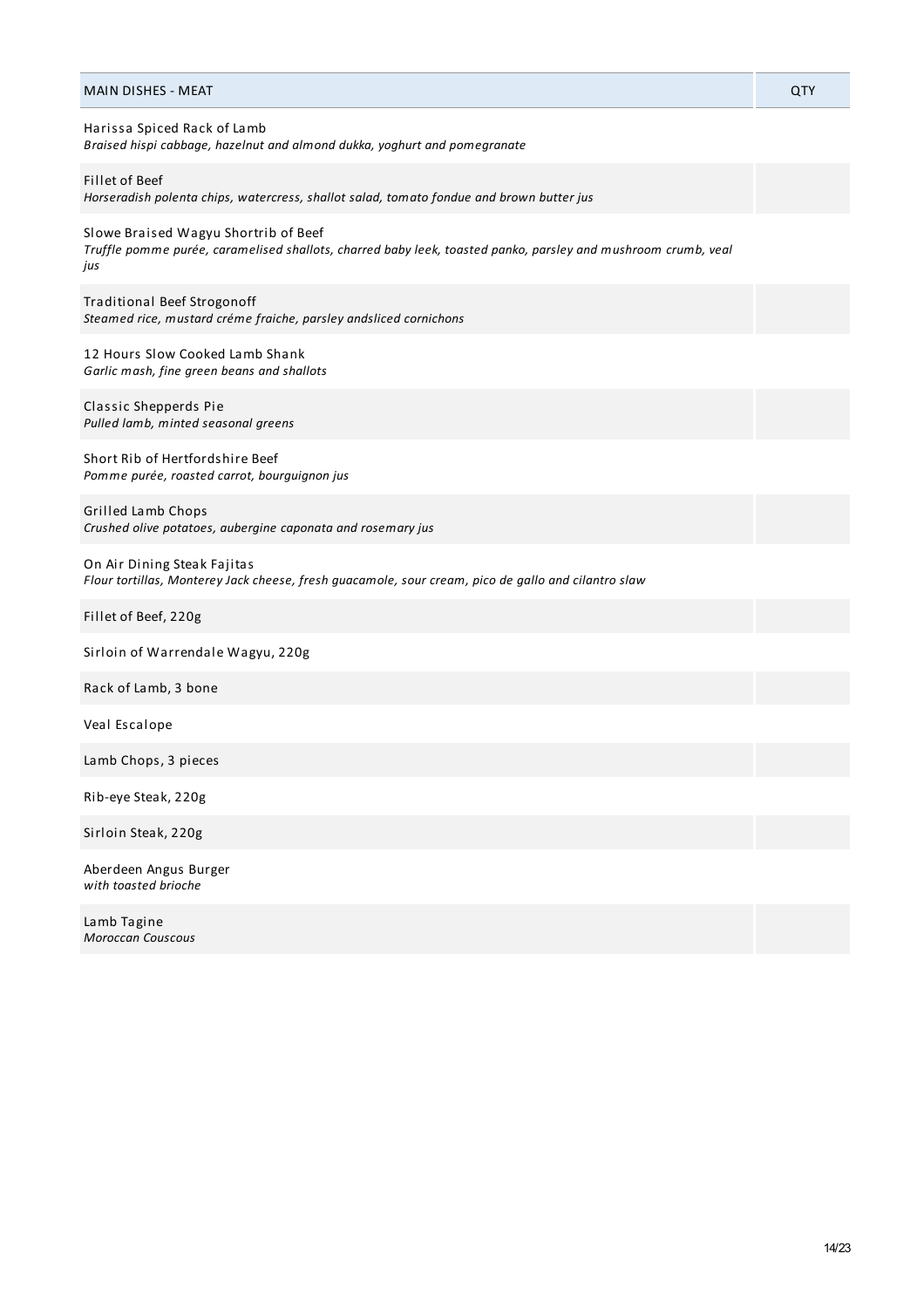#### MAIN DISHES - FISH & SEAFOOD QTY

| <b>Blackened Miso Cod</b>                   |
|---------------------------------------------|
| Sesame bok choy, shitake broth, pink ginger |

Line Caught Sea Bass *Saffron potatoes mousseline, olive oil steamed provençal vegetables, black olive and orange dressing*

Butter Poached Lobster *Braised fennel, fennel and orange saladand squid ink*

Thai Green Prawn Curry *Fragrant jasmine rice, green papaya salad*

Pan Seared Salmon *Wilted spinach, crushed chervil scented potatoes, brown shrimp and baby shallot velouté*

King Prawn Curry *Mushroom Jalfrezi sauce, coconut rice*

Prawn Tikka Masala *Served with steamed basmati rice*

| On Air Dining Prawn Fajitas                                                                         |  |
|-----------------------------------------------------------------------------------------------------|--|
| Flour tortillas, Monterey Jack cheese, fresh quacamole, sour cream, pico de gallo and cilantro slaw |  |

Cod Fillet

Salmon Fillet

Sea Bass Fillet

Line Caught Sea Bass

King Prawns

Tuna, 180g

| <b>MAIN DISHES - POULTRY</b> | <b>OTV</b><br>u. |
|------------------------------|------------------|
|------------------------------|------------------|

Roast Breast of Corn-fed Free Range Chicken *Glazed baby carrots, fondant potatoes, seasonal root vegetable purée and chicken jus*

Peri Peri Poussin *Butternut purée , pan fried fennel and leeks, radish and peri peri jus*

Thai Green Chicken Curry *Fragrant jasmine rice, green papaya salad*

Chicken Tikka Masala *Served with steamed basmati rice*

Sweet and Sour Chicken *Diced chicken breast, sautéed peppers and onions, jasmine rice*

On Air Dining Chicken Fajita *Flour tortillas, Monterey Jack cheese, fresh guacamole, sour cream, pico de gallo and cilantro slaw*

Norfolk Chicken Breast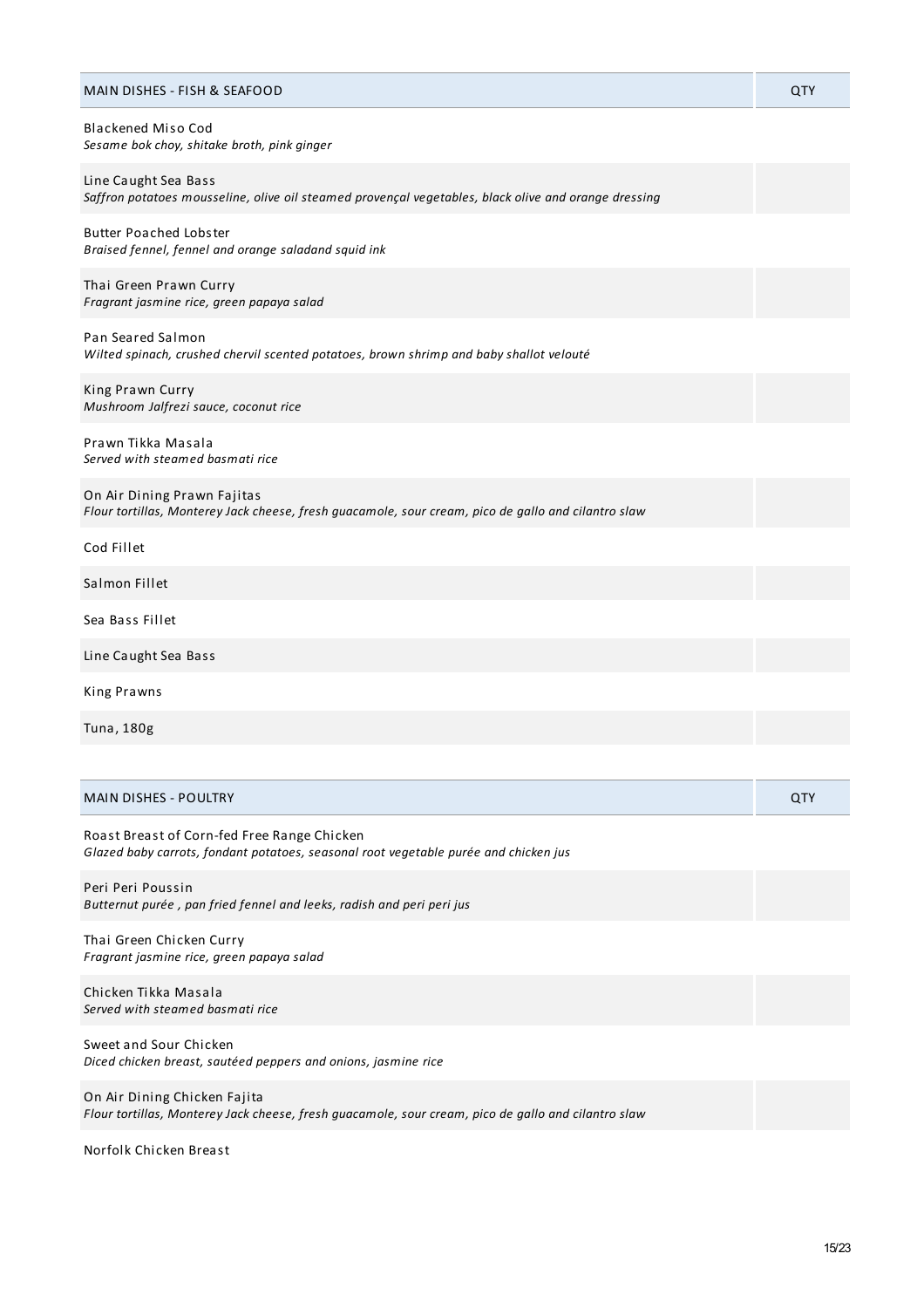#### MAIN DISHES - VEGETARIAN QTY

Thai Green Vegetable Curry *Fragrant jasmine rice, green papaya salad*

Vegetable Tikka Masala *Served with steamed basmati rice*

On Air Dining Vegetable Fajitas *Flour tortillas, Monterey Jack cheese, fresh guacamole, sour cream, pico de gallo and cilantro slaw*

Grilled Globe Artichoke, Zucchini and Halloumi Saganaki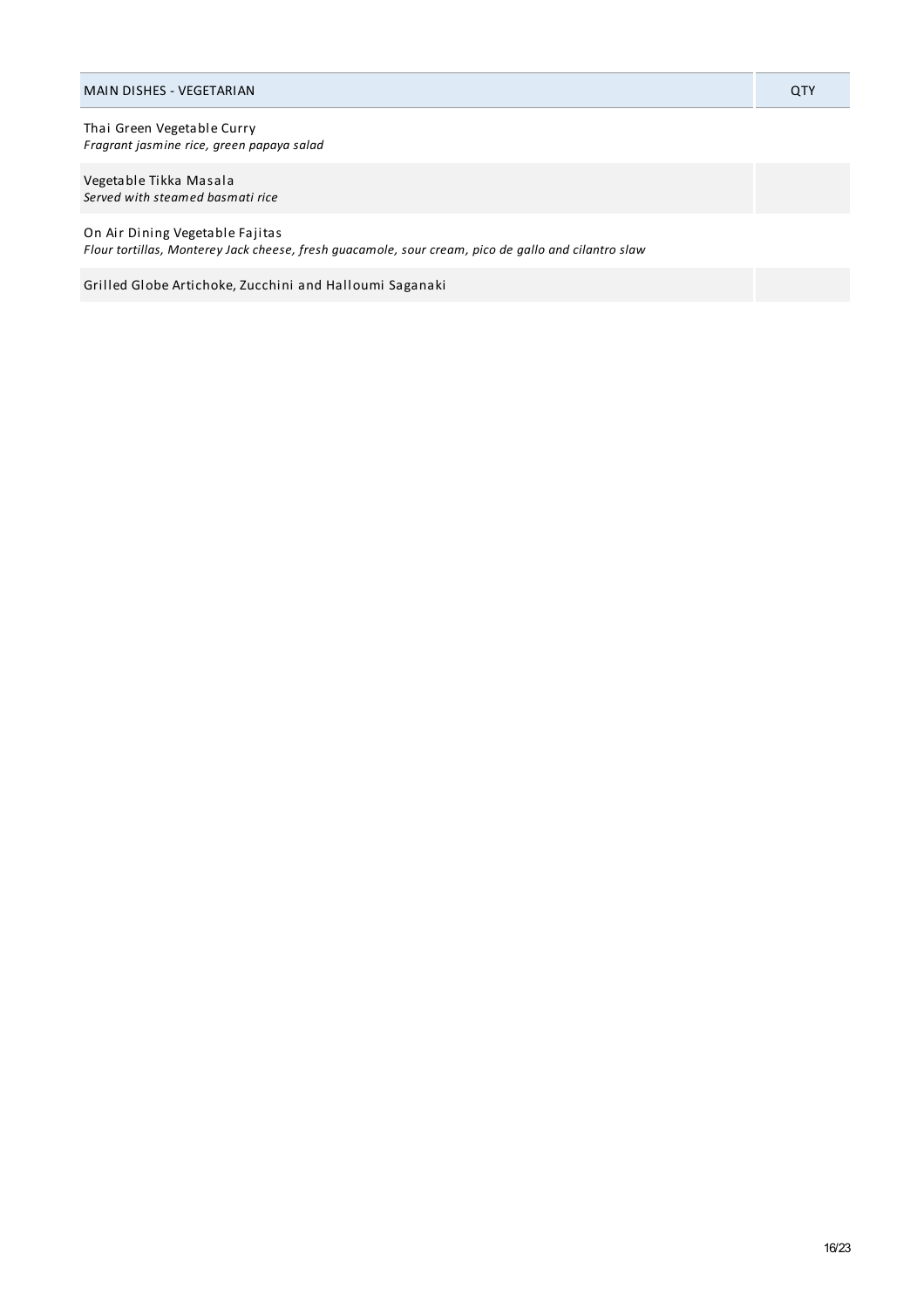| <b>PASTA &amp; RISOTTO</b>                                                                                     | QTY |
|----------------------------------------------------------------------------------------------------------------|-----|
| Wild Mushroom Risotto<br>Parmesan shavings                                                                     |     |
| Risotto Primavera<br>Sugar snaps and rocket salad                                                              |     |
| Butternut Squash and Pancetta Risotto<br>Pecorino cheese                                                       |     |
| Risotto Milanese                                                                                               |     |
| Risotto Milanese with Veal Ossobuco                                                                            |     |
| Truffle Linguine<br>Fresh linguine, shaved summer truffle and parmesan sauce                                   |     |
| Classic Beef Lasagna<br>Layered in pasta sheets with a creamy cheese sauce                                     |     |
| Aubergine and Courgette Lasagne<br>Layered in pasta sheets with a creamy cheese sauce                          |     |
| Slow Cooked Beef Ragout<br>Pappardelle pasta and shaved parmesan                                               |     |
| Spinach and Ricotta Ravioli<br>Spinach and nutmeg crème fraîche sauce                                          |     |
| Tagliatelle Carbonara<br>Sautéed mushroom and bacon lardons                                                    |     |
| Lobster Linguine<br>Red chilli's, lemon zest, parsley, lemon juice, garlic                                     |     |
| Pumpking Gnocchi<br>Crumbled goats cheese, fried sage and toasted pine nuts                                    |     |
| Three Cheese Macaroni Pasta Bake<br>Topped with ciabatta and herb crumb                                        |     |
| Three Cheese Macaroni Pasta Bake with Black Truffle<br>Topped with ciabatta and herb crumb                     |     |
| Penne Rigate<br>Slow roasted cherry tomatoes, baby spinach, pesto and shaved parmesan                          |     |
| <b>Additonal Pasta Sauces</b><br>Arrabiata, Bolognese, Basil Pesto, Tomato and Basil or Extra Virgin Olive Oil |     |
| Lobster Rigatoni<br>Tomato and basil sauce                                                                     |     |

Lobster Gnocchi *Lemon and chive veloute*

Lobster Fettucine *Arribatta sauce*

Lobster Macaroni Cheese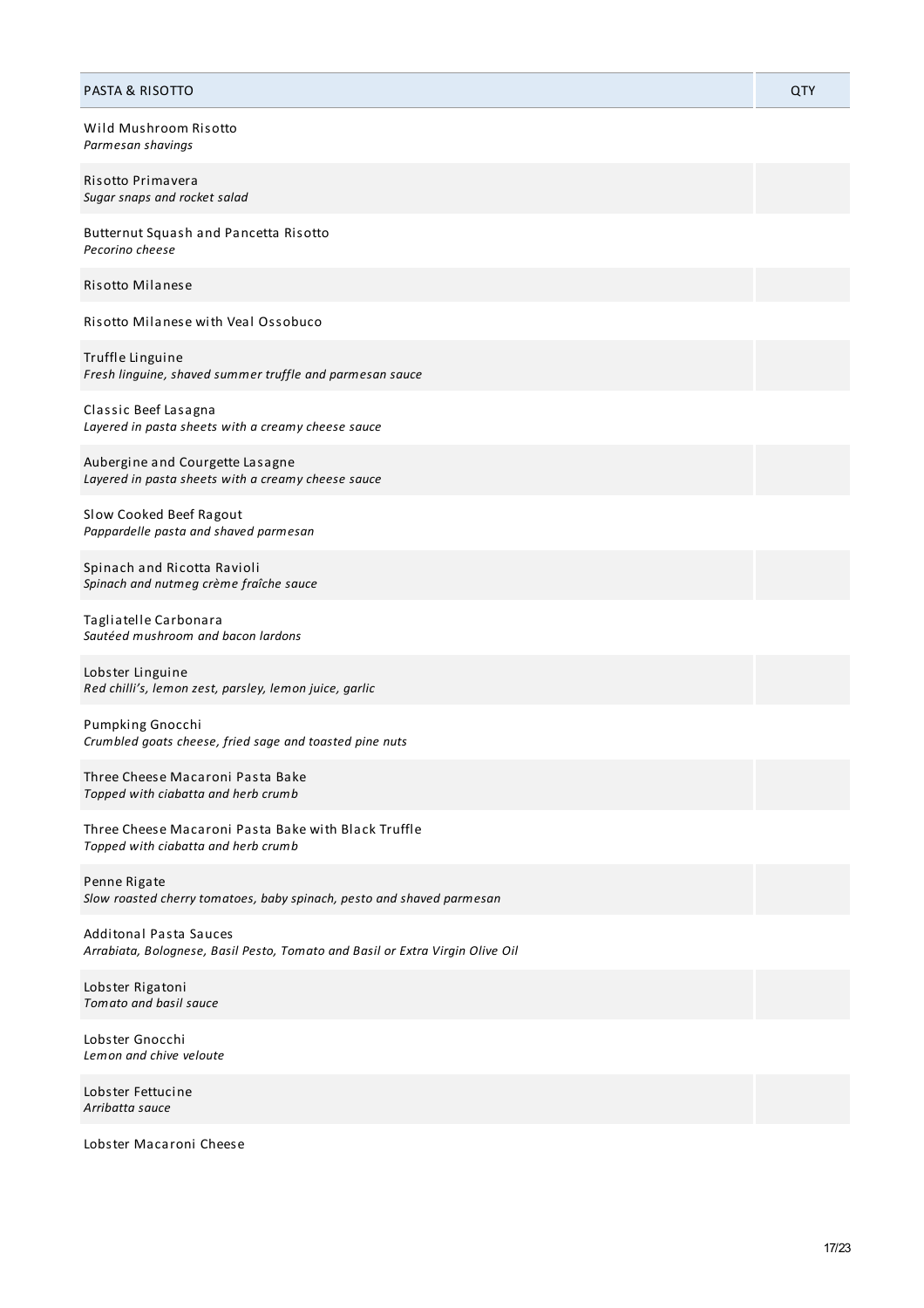| Steamed Rice, 200g<br>Brown Rice, 200g<br>Wild Rice, 200g<br>Egg Fried Rice, 200g<br>Oven Roasted New Potatoes, 200g<br>Steamed New Potatoes, 200g<br>Creamed Mash Potatoes, 200g<br>Fondant Potatoes, 2pieces<br>Steamed Seasonal Vegetables, 200g<br>Grilled Mediterranean Vegetables, 250g<br>Fine French Beans, 50g<br>Steamed Tender Stem Broccoli, 150g<br>Roasted Vine Tomatoes, 200g<br>Stir Fried Vegetables, 250g<br>Steamed Asparagus, 200g<br>Grilled Asparagus, 200g<br>Buttered Spinach, 180g<br>Creamed Spinach, 180g<br>Couscous, 200g<br>Quinoa, 200g<br>French Fries, 200g<br>Thick Cut Chips, 200g<br>Build Your Own "Healthy Living"Option, 200g<br>Choose from: Sliced Cucumber, Sliced Spring Onion, Sliced Red Onion, Half Cherry Tomatoes, Sliced Avocado, Diced<br>Avocado, Guacamole, Pickled Beetroot, Edamame Beans Shelled, Edamame Beans Unshelled, Sweet Corn, Sliced<br>Celery, Capers, Cornichons, Sundried Tomatoes, Pitted Green Olives, Pitted Black Olives, Pitted Mixed Olives<br>Bulgur Wheat, 200g<br>Creamy Coleslaw, 200g<br>Potato Salad, 200g<br>Coronation Rice, 200g | SIDE DISHES | QTY |
|--------------------------------------------------------------------------------------------------------------------------------------------------------------------------------------------------------------------------------------------------------------------------------------------------------------------------------------------------------------------------------------------------------------------------------------------------------------------------------------------------------------------------------------------------------------------------------------------------------------------------------------------------------------------------------------------------------------------------------------------------------------------------------------------------------------------------------------------------------------------------------------------------------------------------------------------------------------------------------------------------------------------------------------------------------------------------------------------------------------------|-------------|-----|
|                                                                                                                                                                                                                                                                                                                                                                                                                                                                                                                                                                                                                                                                                                                                                                                                                                                                                                                                                                                                                                                                                                                    |             |     |
|                                                                                                                                                                                                                                                                                                                                                                                                                                                                                                                                                                                                                                                                                                                                                                                                                                                                                                                                                                                                                                                                                                                    |             |     |
|                                                                                                                                                                                                                                                                                                                                                                                                                                                                                                                                                                                                                                                                                                                                                                                                                                                                                                                                                                                                                                                                                                                    |             |     |
|                                                                                                                                                                                                                                                                                                                                                                                                                                                                                                                                                                                                                                                                                                                                                                                                                                                                                                                                                                                                                                                                                                                    |             |     |
|                                                                                                                                                                                                                                                                                                                                                                                                                                                                                                                                                                                                                                                                                                                                                                                                                                                                                                                                                                                                                                                                                                                    |             |     |
|                                                                                                                                                                                                                                                                                                                                                                                                                                                                                                                                                                                                                                                                                                                                                                                                                                                                                                                                                                                                                                                                                                                    |             |     |
|                                                                                                                                                                                                                                                                                                                                                                                                                                                                                                                                                                                                                                                                                                                                                                                                                                                                                                                                                                                                                                                                                                                    |             |     |
|                                                                                                                                                                                                                                                                                                                                                                                                                                                                                                                                                                                                                                                                                                                                                                                                                                                                                                                                                                                                                                                                                                                    |             |     |
|                                                                                                                                                                                                                                                                                                                                                                                                                                                                                                                                                                                                                                                                                                                                                                                                                                                                                                                                                                                                                                                                                                                    |             |     |
|                                                                                                                                                                                                                                                                                                                                                                                                                                                                                                                                                                                                                                                                                                                                                                                                                                                                                                                                                                                                                                                                                                                    |             |     |
|                                                                                                                                                                                                                                                                                                                                                                                                                                                                                                                                                                                                                                                                                                                                                                                                                                                                                                                                                                                                                                                                                                                    |             |     |
|                                                                                                                                                                                                                                                                                                                                                                                                                                                                                                                                                                                                                                                                                                                                                                                                                                                                                                                                                                                                                                                                                                                    |             |     |
|                                                                                                                                                                                                                                                                                                                                                                                                                                                                                                                                                                                                                                                                                                                                                                                                                                                                                                                                                                                                                                                                                                                    |             |     |
|                                                                                                                                                                                                                                                                                                                                                                                                                                                                                                                                                                                                                                                                                                                                                                                                                                                                                                                                                                                                                                                                                                                    |             |     |
|                                                                                                                                                                                                                                                                                                                                                                                                                                                                                                                                                                                                                                                                                                                                                                                                                                                                                                                                                                                                                                                                                                                    |             |     |
|                                                                                                                                                                                                                                                                                                                                                                                                                                                                                                                                                                                                                                                                                                                                                                                                                                                                                                                                                                                                                                                                                                                    |             |     |
|                                                                                                                                                                                                                                                                                                                                                                                                                                                                                                                                                                                                                                                                                                                                                                                                                                                                                                                                                                                                                                                                                                                    |             |     |
|                                                                                                                                                                                                                                                                                                                                                                                                                                                                                                                                                                                                                                                                                                                                                                                                                                                                                                                                                                                                                                                                                                                    |             |     |
|                                                                                                                                                                                                                                                                                                                                                                                                                                                                                                                                                                                                                                                                                                                                                                                                                                                                                                                                                                                                                                                                                                                    |             |     |
|                                                                                                                                                                                                                                                                                                                                                                                                                                                                                                                                                                                                                                                                                                                                                                                                                                                                                                                                                                                                                                                                                                                    |             |     |
|                                                                                                                                                                                                                                                                                                                                                                                                                                                                                                                                                                                                                                                                                                                                                                                                                                                                                                                                                                                                                                                                                                                    |             |     |
|                                                                                                                                                                                                                                                                                                                                                                                                                                                                                                                                                                                                                                                                                                                                                                                                                                                                                                                                                                                                                                                                                                                    |             |     |
|                                                                                                                                                                                                                                                                                                                                                                                                                                                                                                                                                                                                                                                                                                                                                                                                                                                                                                                                                                                                                                                                                                                    |             |     |
|                                                                                                                                                                                                                                                                                                                                                                                                                                                                                                                                                                                                                                                                                                                                                                                                                                                                                                                                                                                                                                                                                                                    |             |     |
|                                                                                                                                                                                                                                                                                                                                                                                                                                                                                                                                                                                                                                                                                                                                                                                                                                                                                                                                                                                                                                                                                                                    |             |     |
|                                                                                                                                                                                                                                                                                                                                                                                                                                                                                                                                                                                                                                                                                                                                                                                                                                                                                                                                                                                                                                                                                                                    |             |     |
|                                                                                                                                                                                                                                                                                                                                                                                                                                                                                                                                                                                                                                                                                                                                                                                                                                                                                                                                                                                                                                                                                                                    |             |     |
| Tabbouleh, 200g                                                                                                                                                                                                                                                                                                                                                                                                                                                                                                                                                                                                                                                                                                                                                                                                                                                                                                                                                                                                                                                                                                    |             |     |

Salad Leaves, 200g *Choose from: Rocket, Watercress, Baby Spinach, Cos, Lollo Rosso, Baby Gem, Raddicchio, Pea Shoots*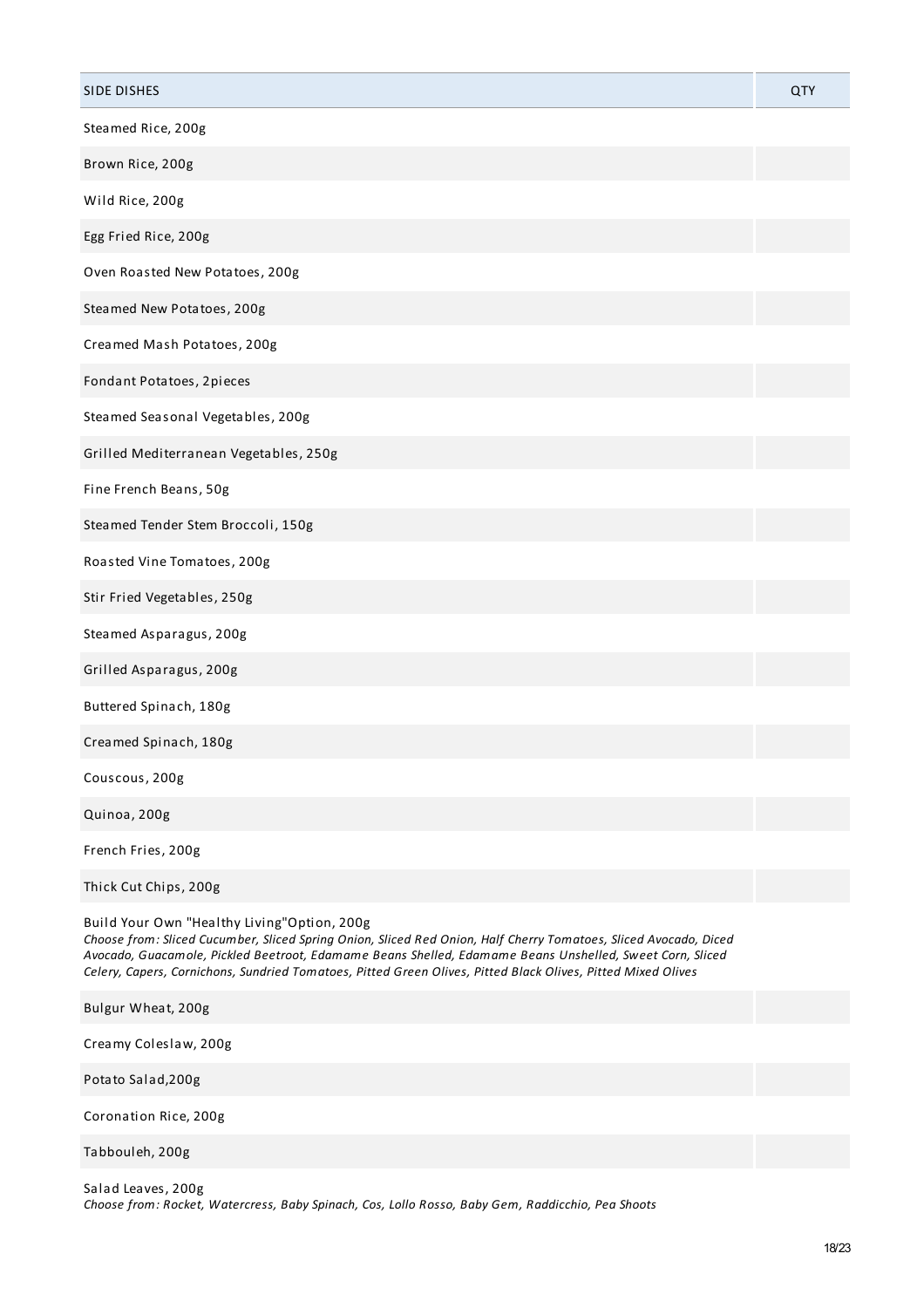| LEBANESE                                           | <b>QTY</b> |
|----------------------------------------------------|------------|
| Kibbeh                                             |            |
| Falafel                                            |            |
| Cheese Sambousek                                   |            |
| Lamb Sambousek                                     |            |
| Spinach Fatayer                                    |            |
| Grilled Halloumi Cheesse<br>With concasse tomatoes |            |
| Arabic Mixed Grill                                 |            |
| Kafta Khosh-Khash                                  |            |
| Lahem Meshwi                                       |            |
| Shish Taouk                                        |            |
| <b>King Prawns</b><br>Spicy Sauce                  |            |
| Chicken Biriyani                                   |            |
| Lamb Kabsa                                         |            |
| Okra Stew                                          |            |
| Basmati Rice                                       |            |
| Freekeh                                            |            |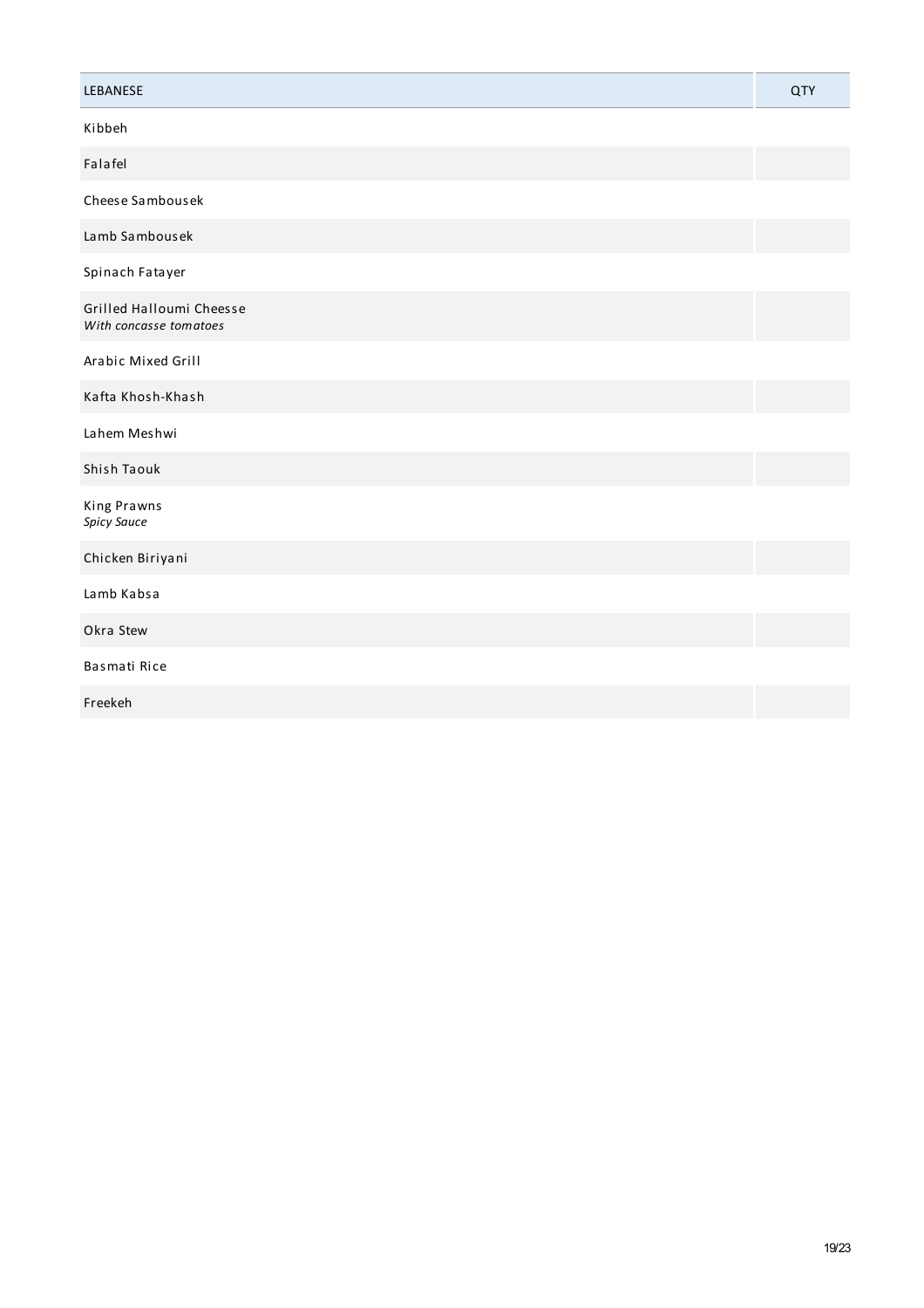| CHILDREN MEALS                                                                                                                    | QTY |
|-----------------------------------------------------------------------------------------------------------------------------------|-----|
| Spaghetti with Meatballs, Tomato and Basil Sauce<br>Served separately to help avoid mess, with individual pots of parmesan cheese |     |
| Chicken Breast<br>New potatoes, gravy and seasonal vegetables                                                                     |     |
| Chicken Sausages<br>Creamed potato, onion gravy, seasonal vegetables                                                              |     |
| Pork Sausages<br>Creamed potato, onion gravy, seasonal vegetables                                                                 |     |
| Vegetarian Sausages<br>Creamed potato, onion gravy, seasonal vegetables                                                           |     |
| Lasagne<br>Beef cooked in tomato sauce with creamy cheese sauce                                                                   |     |
| Breaded Chicken Goujons<br>Made with chicken breast pieces and served with a choice of two sides                                  |     |
| Breaded Fish Guojons<br>Made with salmon or cod fillet in breadcrumbs and served with a choice of two sides                       |     |
| Macaroni Cheese<br>Selection of popular pasta shapes available                                                                    |     |
| SAUCES & MORE                                                                                                                     | QTY |
| Sauce Vierge                                                                                                                      |     |
| Bordelaise                                                                                                                        |     |
| Red Wine                                                                                                                          |     |
| Madeira                                                                                                                           |     |
| Napoli Tomato Sauce                                                                                                               |     |
| Hollandaise                                                                                                                       |     |
|                                                                                                                                   |     |

Béarnaise

Lemon and Herb Butter

Café de Paris butter

Fish Velouté

DESSERTS & FRUIT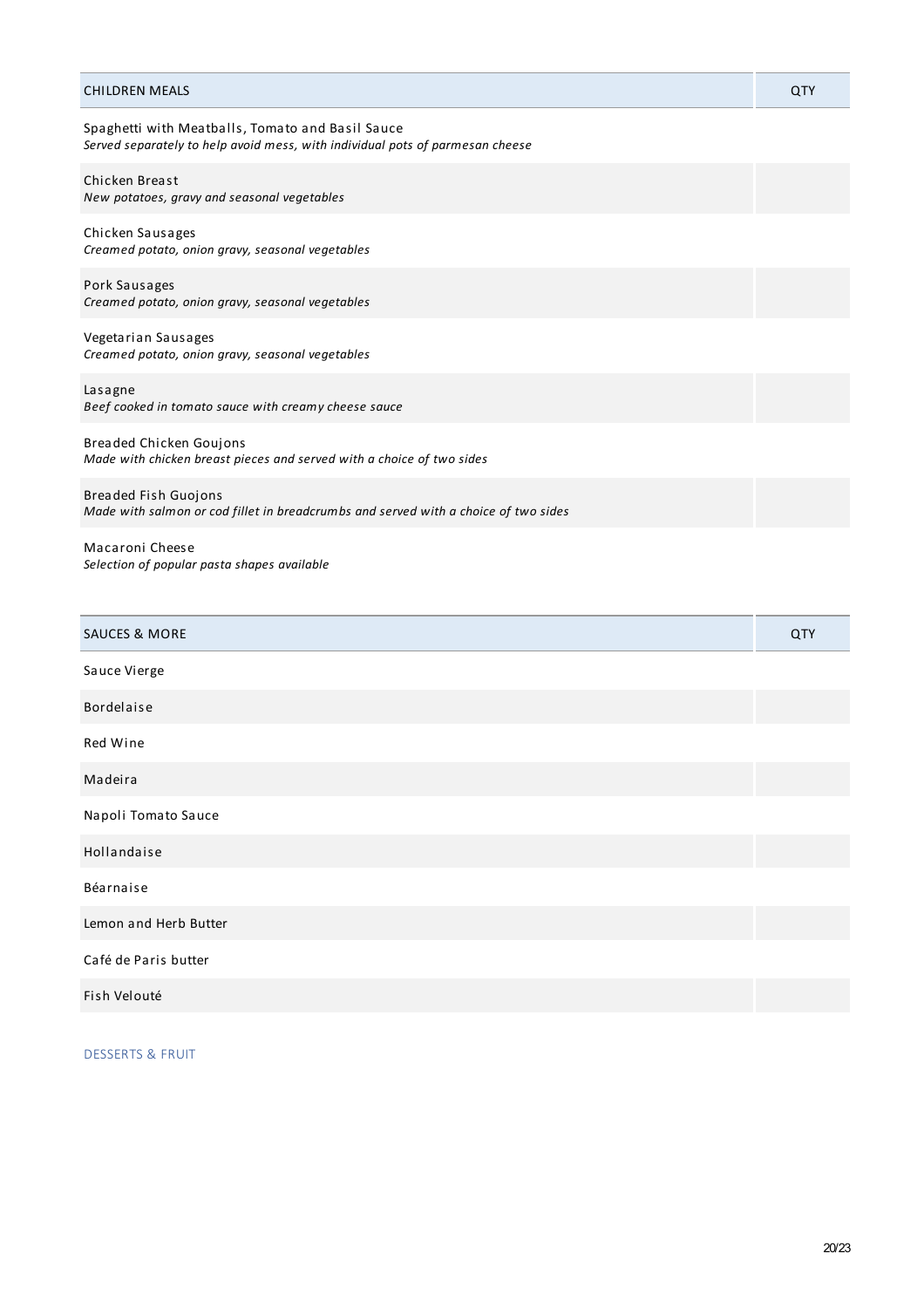| <b>DESSERTS</b>                                                                                                                     | QTY |
|-------------------------------------------------------------------------------------------------------------------------------------|-----|
| Classic Tiramisu<br>Coffee soaked Savoiardi sponge, mascarpone, chocolate crumb and Amoretti biscuits. Served in a glass kilner jar |     |
| Strawberry Gem<br>Roasted strawberries, strawberry mousse, pistachio crisps, buckwheat sponge and pistachio cremeux                 |     |
| Pina Colada<br>Caramelised pineapple, whipped coconut ganache, toasted coconut, Malibu gel, compressed pineapple chips              |     |
| Dark Chocolate Fondant<br>Creme fraiche, chocolate soil                                                                             |     |
| Baklawa                                                                                                                             |     |
| Um Ali                                                                                                                              |     |
| Mouhallabieh Milk Pudding                                                                                                           |     |
| Traditional Scones, 2 large pieces<br>Served with Cornish clotted cream and strawberry confiture                                    |     |
|                                                                                                                                     |     |
| <b>CAKES &amp; TARTS</b>                                                                                                            | QTY |
| Coffee Layered Cake<br>Coffee jaconde, chocolate ganache, coffee mousse & white chocolate mousse                                    |     |
| New York Cheesecake<br>Strawberries, berry sauce, meringue                                                                          |     |
| Double Chocolate Brownie                                                                                                            |     |
| Carrot Cake                                                                                                                         |     |
| <b>Red Velvet Cake</b>                                                                                                              |     |
| Victoria Sponge Cake                                                                                                                |     |
| Honey and Pistachio Cake                                                                                                            |     |

| <b>PETIT FOURS</b> |  |
|--------------------|--|
|                    |  |

Petits Fours, per piece

Allow us to create a bespoke selection of handmade petit fours to accompany your lunch or dinner. We suggest 3 per person and will send a balanced selection. Please be sure to let us know of any dietary and allergy requirements.

On Air Homemade Macaron Selection, 6 pieces On Air Homemade Macaron Selection, 12 pieces On Air Homemade Macaron Selection, 18 pieces

| <b>COOKIES</b> | $\tau$ |
|----------------|--------|
|                |        |

Freshly Baked Double Chocolate Chip Cookies, 2 pieces

Freshly Baked Plain and Chocolate Chip Cookies, 2 pieces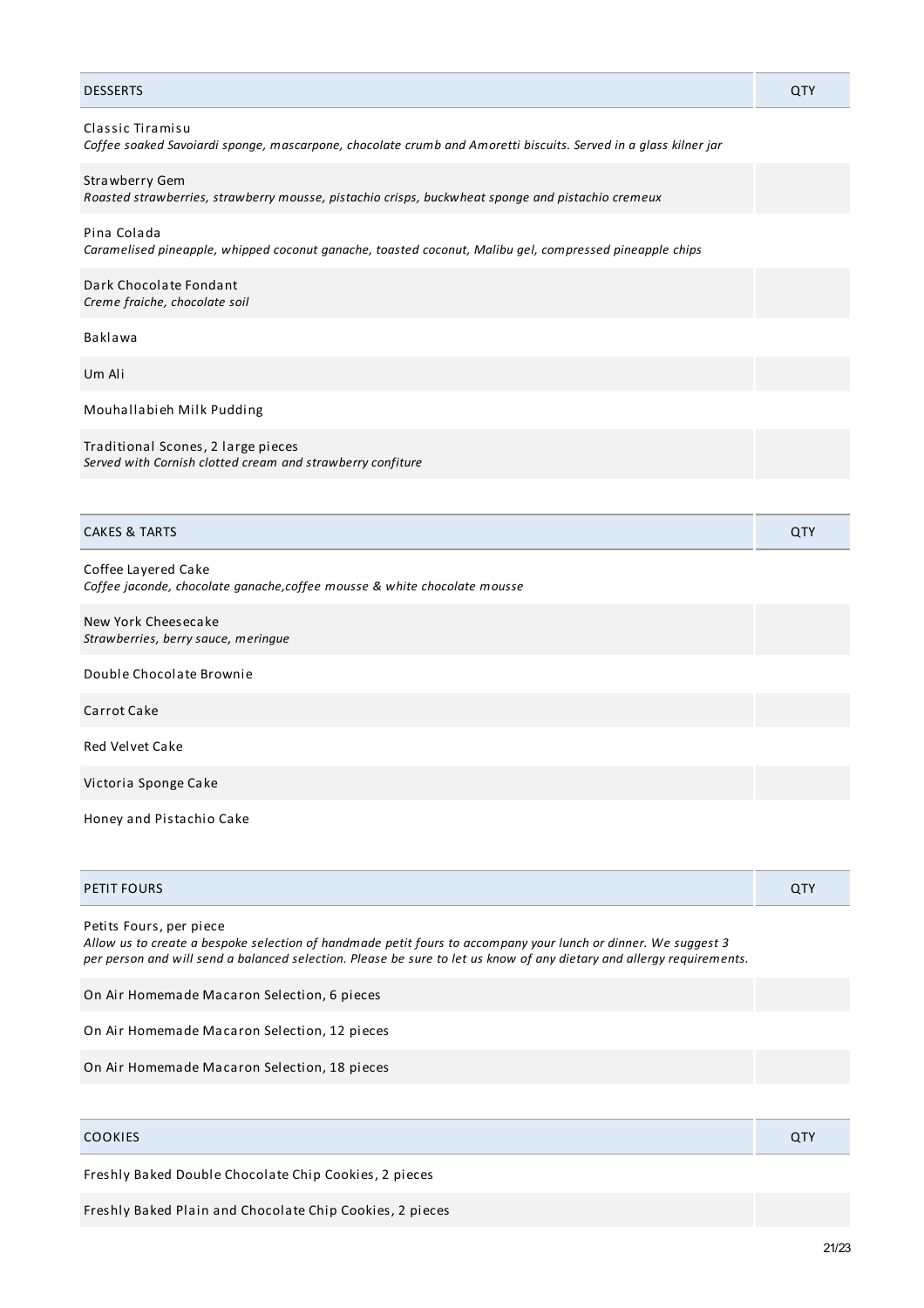| Make Your Own Cookie Box<br>Why not let your younger guests make their own cookie creations with our extremely large chocolate chip cookie.<br>Served with icing sugar, smarties, marshmallows, iced gems and fairy dust |     |
|--------------------------------------------------------------------------------------------------------------------------------------------------------------------------------------------------------------------------|-----|
| American Fluffy Pancakes<br>Blueberries and maple syrup                                                                                                                                                                  |     |
| Chocolate Brownie                                                                                                                                                                                                        |     |
| <b>BEVERAGES</b>                                                                                                                                                                                                         |     |
| <b>JUICES</b>                                                                                                                                                                                                            | QTY |
| Orange Juice, 1 L                                                                                                                                                                                                        |     |
| Grapefruit Juice, 1 L                                                                                                                                                                                                    |     |
| Watermelon Juice, 1 L                                                                                                                                                                                                    |     |
| Strawberry Juice, 1 L                                                                                                                                                                                                    |     |
| Mango Juice, 1 L                                                                                                                                                                                                         |     |
| Pineapple Juice, 1 L                                                                                                                                                                                                     |     |

CHILDRENS DESSERTS QTY

Lemon and mint Juice, 1 L

Carrot Juice, 1 L

Apple Juice, 1 L

Cold Pressed Green Juice, 1L *Pear, cucumber, kale and celery*

Turmeric Juice Shot, 60ml

Ginger Juice Shot, 60ml

Kombucha, 60ml